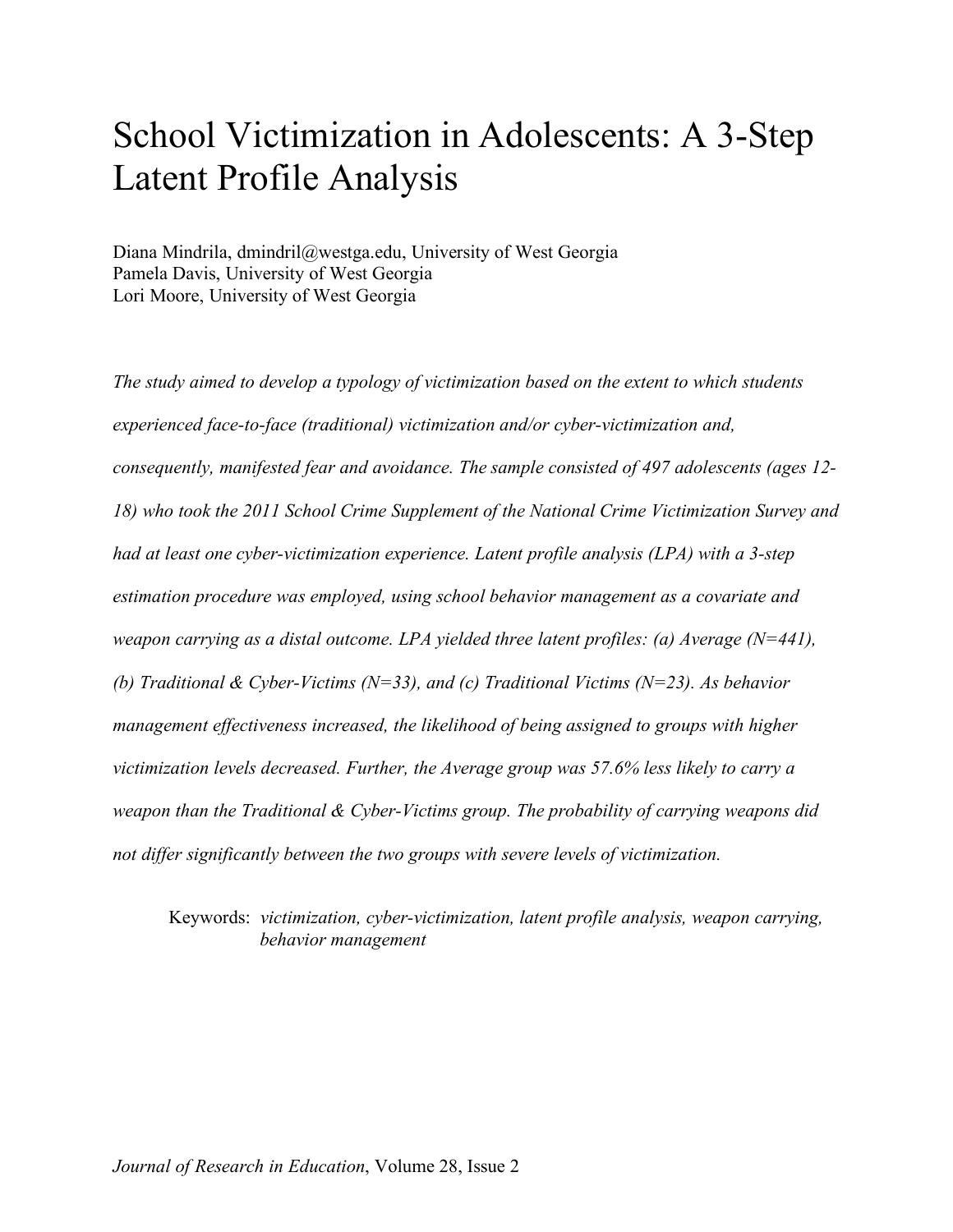Victimization continues to be an issue of importance to educators, school psychologists, counselors, criminal justice practitioners, school districts, and parents. With the introduction of new technology and access to social media, a new form of victimization, cyber-victimization, has emerged (Kowalski, Limber, & Agatston, 2008). Cyber-victimization involves the use of information and communication technologies such as e-mail, cell phone and pager text messages, instant messaging, websites, etc. to support deliberate, repeated hostile behavior by an individual or group (Olweus, 1993). More recently, the term cyber-aggression has been used to describe all aggressive behaviors (e.g., gossiping, rumor spreading, saying mean things to someone) that occur via any information or communication technologies such as social networks, chat programs, or text messaging (Pornari & Wood, 2010). Cyber-aggression includes cyber-bullying, as well as other behaviors that occur in the virtual environment such as hacking a social network account and sending harassing messages to the person's contacts (Grigg, 2010).

To facilitate the prevention and early identification of cyber-victimization and traditional victimization, professionals dealing with youth must be aware of the most prevalent categories of victims and the psychosocial characteristics of each group. The current study aimed to identify victimization profiles based on the extent to which students experienced cyber-victimization and/or traditional victimization, and psychosocial negative effects such as fear and avoidance of places and activities. The proposed typology takes into account the effect of behavior management on group membership and estimates, for each victimization category, the probability of carrying weapons to school. Groups of individuals with similar characteristics were identified using latent profile analysis (LPA) with a 3-step estimation procedure, which aims to reduce classification error (Asparouhov  $\&$  Muthen, 2012). Further, the relationship between the victimization categorical latent variable and weapon carrying was estimated while

#### *Journal of Research in Education*, Volume 28, Issue 2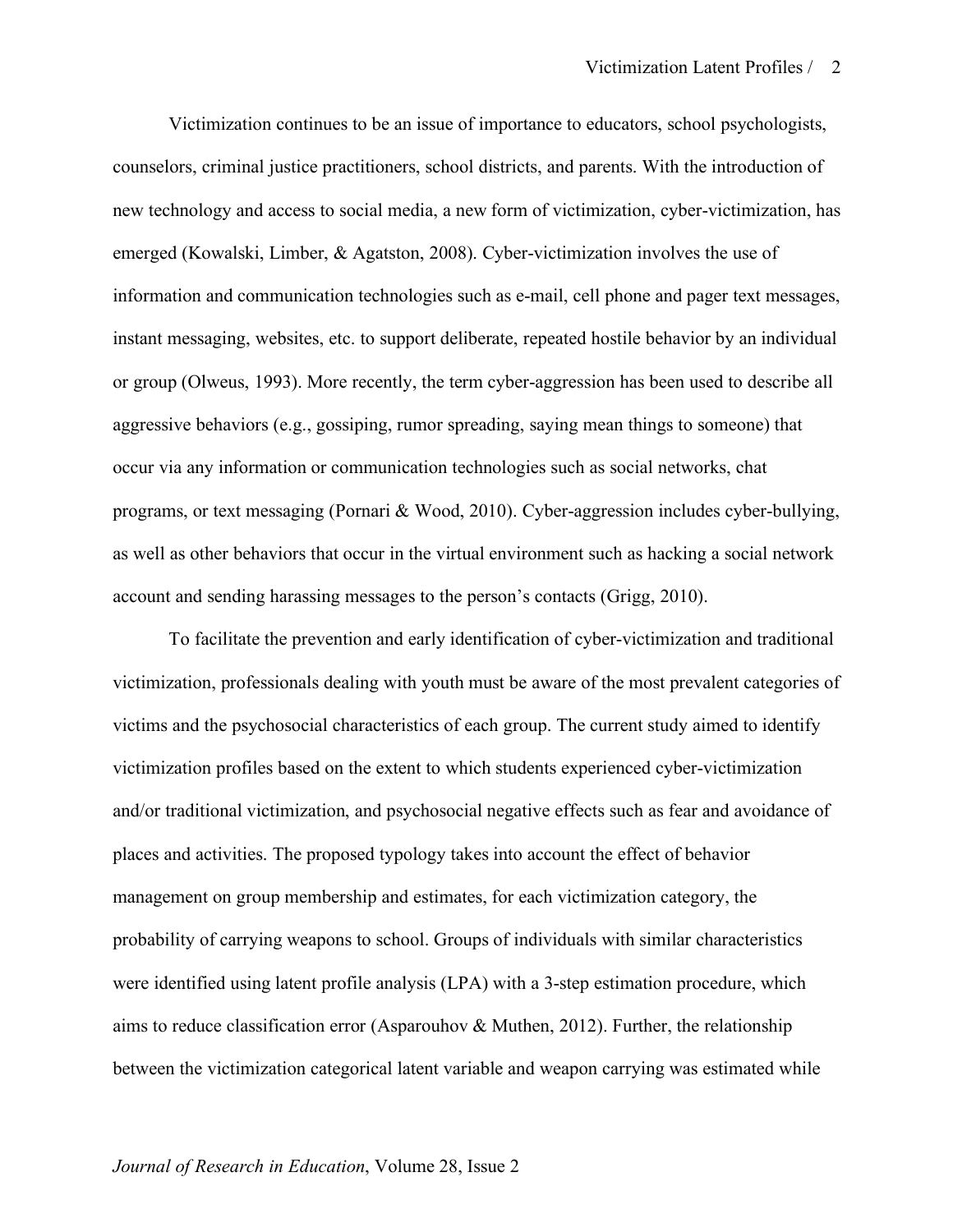accounting for the effects of school behavior management on the classification process. Specifically, the authors investigated the following research questions:

1. What are the latent profiles of school victimization that are most prevalent among adolescents?

2. What is the relationship between behavior management and victimization latent profiles?

3. What is the relationship between victimization latent profiles and the probability of carrying weapons to school?

In the current study, victimization was defined as repeated exposure to negative actions by an individual or group with superior physical or psychological strength (Olweus, 1994). Different forms of victimization were taken into account: (a) direct, through verbal or physical attacks (e.g., making fun, name-calling, spreading rumors, threatening with harm, pushing, shoving, destroying property on purpose, physical injuries); and (b) indirect, through exclusion from communities or activities (Robers, Kemp, Rathbun, & Morgan, 2014). The authors also made the distinction between face-to-face (traditional) victimization and cyber-victimization. The degree of victimization was determined by the frequency and severity of negative behaviors, as suggested by Bosworth, Espelage, and Simon (1999).

#### **Review of Literature**

In 2011, approximately 28% of U.S. students ages 12-18 reported being victimized at school or during the school year, and 9% reported being cyber-victimized anywhere, including school (National Center for Educational Statistics & Bureau of Justice Statistics, 2013). Further, approximately half of the cyber-victims reported knowing the bully from school (Juvonen & Gross, 2008). Multiple studies suggest that the line between cyber-victimization and traditional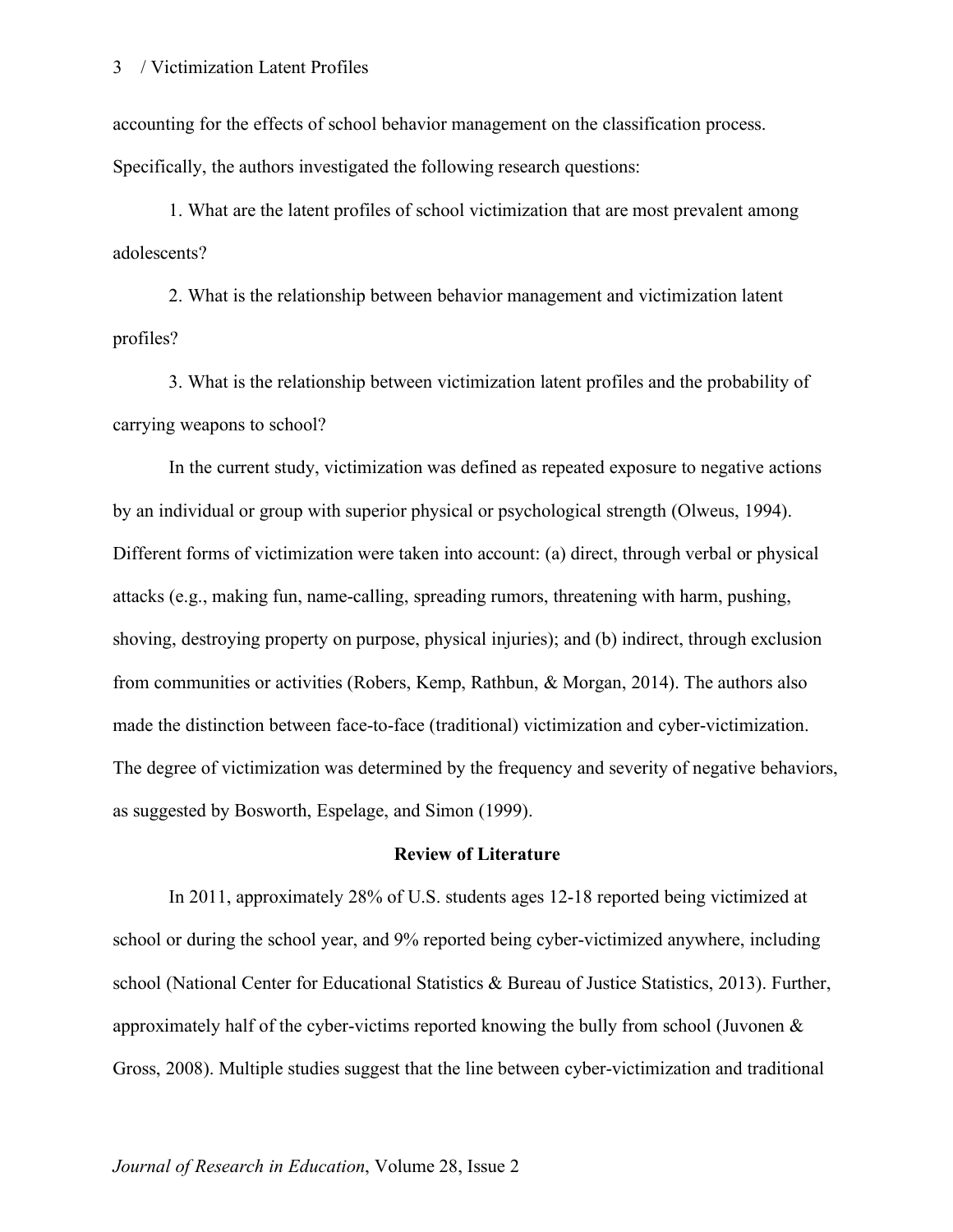victimization is not distinct; many cyber-victims are also victimized in traditional environments (e.g., Bilić, Flander, & Rafajac, 2014; Cappadocia, Craig, & Pepier, 2013; Chang, Lee, Chiu, Hsi, Huang, & Pan, 2013). Cyber-victimization is not a problem that stays in the cyber-world; instead, it is often intertwined with more traditional forms of victimization. Bilić et al. (2014) summarized the relationship between cyber-victimization and traditional victimization as part of "cycles of violence transferred from school to the virtual environment and vice versa" (p. 27).

Recently, in the United States, there have been many widespread media reports of death and suicide that have involved various cyber-victimization behaviors, affecting communities, school systems, and families. Further, traditional victimization was linked to extreme cases of school violence, such as school shootings (Anderson, Kaufman, Simon, Barrios, Paulozzi, & Ryan, 2001; Vossekuil, Fein, Reddy, Borum, & Modzeleski 2002; Leary, Kowalski, Smith, & Phylips 2003). In fact, the stated principal motive of school shooters was obtaining revenge for being teased or ridiculed (Verlinden, Hersen, & Thomas, 2000).

Cyber-victimization can occur inside and outside of normal school hours, many times anonymously, and can involve many participants because of its global nature. This form of victimization can be far more insidious than traditional victimization because there is no escape from it (Muscari, 2002). Students who have been both cyber-bullies and cyber-victims suffer the most harmful effects of this phenomenon, such as depreciation of grade point average, fear, anxiety, depression, and other psychological harm (Juvonen & Gross, 2008; Sourander, et al., 2010). Schoffstall and Cohen (2011) showed that students who engaged in cyber-aggression had higher rates of loneliness, and lower rates of social acceptability, peer optimism, number of mutual friendships, popularity, and global self-worth. Further, engagement in cybervictimization is often associated with problem behavior, depressive symptomatology, poor

#### *Journal of Research in Education*, Volume 28, Issue 2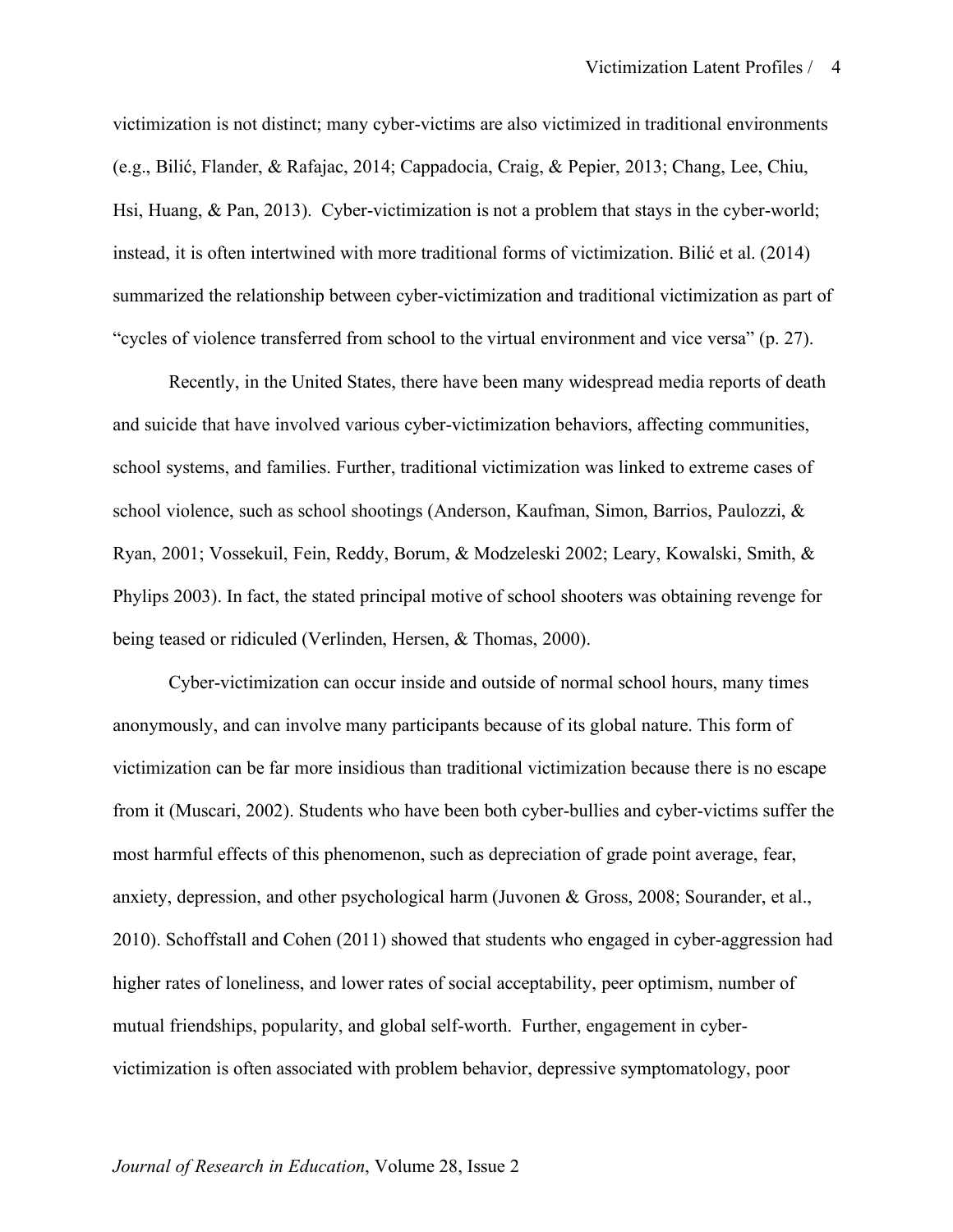parent-child relationships, delinquency, and substance use (Wagner, 2008; Ybarra & Mitchell, 2004a; Ybarra & Mitchell, 2004b).

#### **Traditional and Cyber-Victimization Linked**

Literature on school victimization describes a pattern of individuals who are victimized in cyber-settings to also be victimized in traditional environments (Burton, Florell, & Wygant, 2013; Chang et al., 2013; Rey, Elipe, & Ortega-Ruiz, 2012). Multiple studies show the connection between cyber-victimization and traditional victimization; students who are exposed to traditional victimization are more likely to be victimized online, and traditional victimization often precedes cyber-victimization (Cappadocia et al., 2013; Erentaité, Bergman, & Žukauskiené, 2012; van den Eijnden, Vermulst, van Rooij, Scholte, & van de Mheen, 2014).

Current research indicates that face-to-face victimization and cyber-victimization trigger cyber-aggression and cyber-bullying (Hinduja & Patchin, 2009; Sanders, 2009; Köenig, Gollwitzer, & Steffgen, 2010). This maladaptive coping strategy stems from the victims' feelings of anger and frustration and desire for revenge (Patchin & Hinduja, 2011). Similarly, peer rejection, as a source of strain, has been positively associated with face-to-face aggressive behavior (Newcomb, Bukowski, & Pattee, 1993; Werner & Crick, 2004). Research shows that adolescents who feel rejected experience enduring patterns of victimization (Salmivalli & Isaacs, 2005; Ostrov, 2008; Veenstra, Lindenberg, Munniksma, & Dijkstra, 2010; Pettit, Lansford, Malone, Dodge, & Bates, 2010). Both cyber-victimization and peer rejection were related to relational and verbal cyber-aggression (Wright & Li, 2013).

The associated effects of victimization in multiple contexts aggravates social problems for victims and increases problems for educators who must deal with victimization at school as well as victimization that occurs in other environments (Fredstrom, Adams, & Gilman, 2011).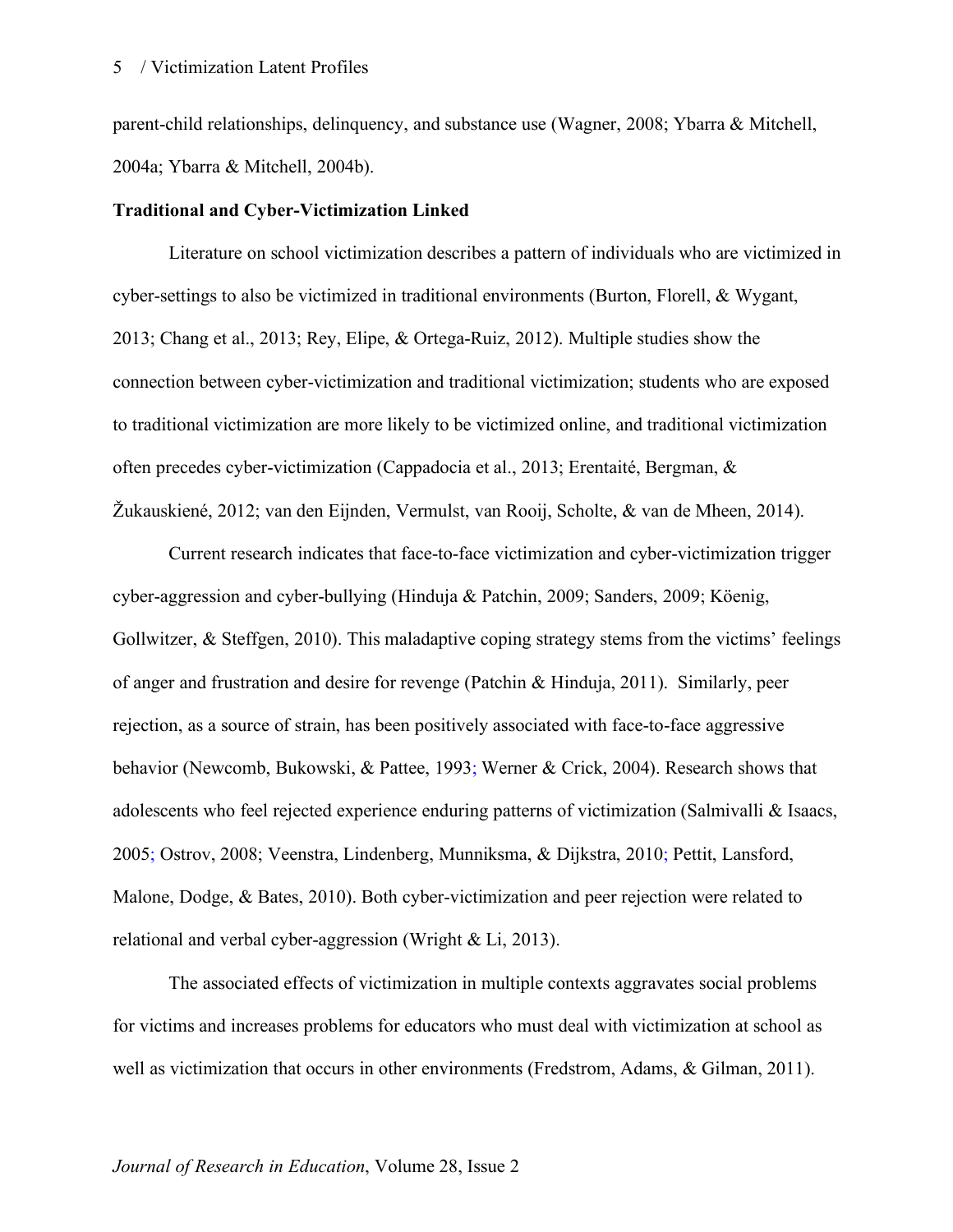Thus, as Fredstrom et al. (2011) suggested, psychosocial and adjustment difficulties are best examined through viewing victims in multiple contexts, not as victims of a single form of bullying.

#### **Psychosocial Effects**

The psychosocial effects of victimization are substantial and are derived from both cybervictimization and traditional victimization. Victimization, in both traditional and cyberenvironments, was associated with higher levels of psychosocial difficulties (Fredstrom et al., 2011). Both the act of cyber-victimization as well as being a victim is a positive predictor of psychological states of disharmony such as anxiety, depression, and stress (ÇetÍna, Eroglu, Peker, Akbaba, & Pepsoy, 2012; Wigderson & Lynch, 2013). Widgerson and Lynch (2013) concluded that the negative effects of cyber-victimization are of tremendous importance in that it has the potential to negatively affect numerous factors involved in adolescent well-being. In addition, adolescents who were involved in cyber-victimization were associated with more internalizing problems that manifested in depressive symptoms and suicidal ideation (Bonanno & Hymel, 2013). In fact, involvement in cyber-victimization as either a cyber-victim or a cyberbully was shown to be a predictor of both suicidal thoughts and depression (Bonanno & Hymel, 2013).

**Avoidance and fear.** Avoidance and fear are associated with the anxiety and depression that often result from victimization (American Psychiatric Association, 2013). Randa (2013) found a significant correlation between cyber-victimization and fear. Students who had been cyber-victims experienced increased fear of future victimization, and that fear often produced avoidance behavior in school environments (Brighi, Guarini, Melotti, Galli, & Genta, 2012; Randa & Wilcox, 2010; Spears, Slee, Owens, & Johnson, 2009). Nishina, Juvonen, and Witkow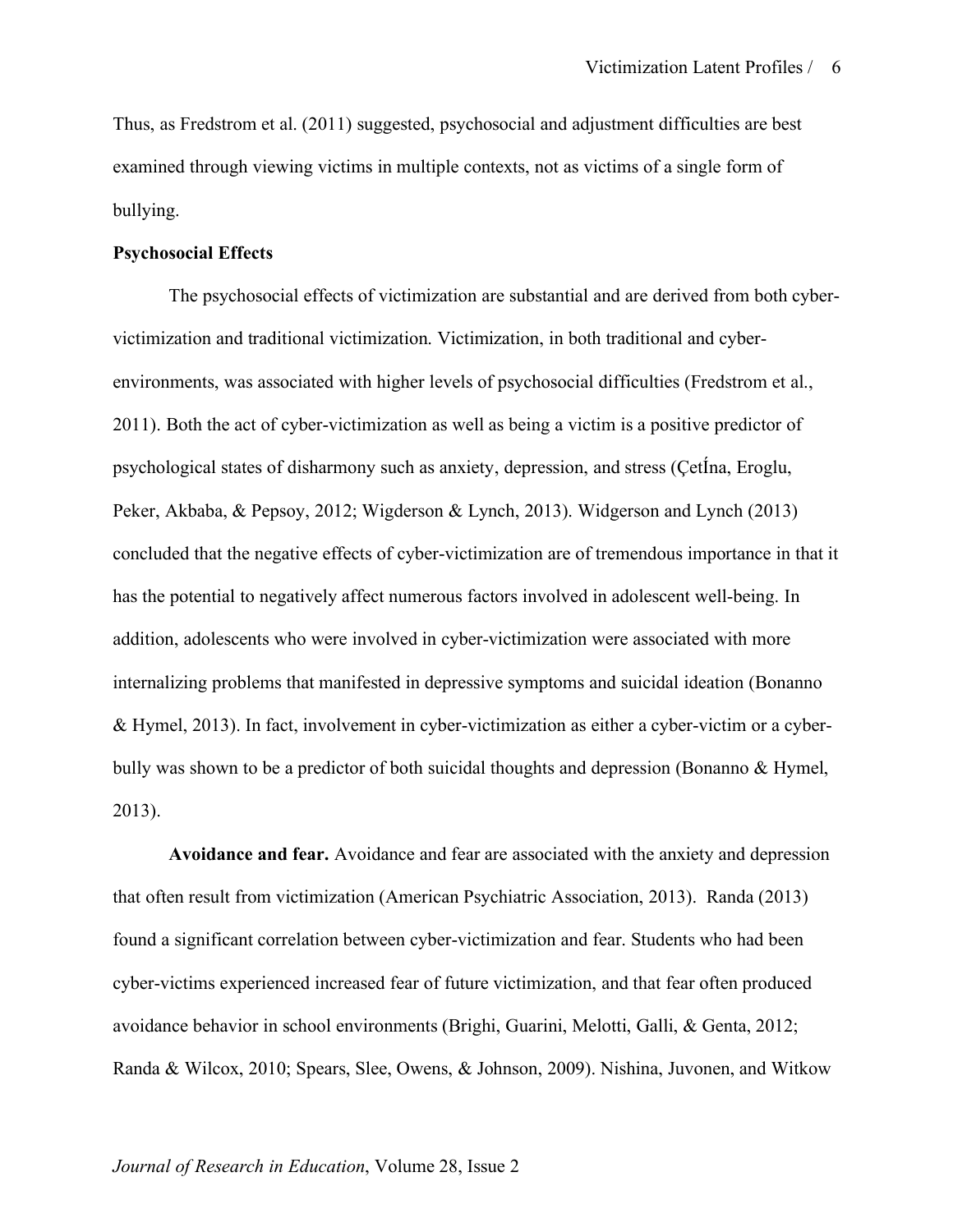(2005) found that students who felt they were frequent targets of peer aggression expressed higher rates of anxiety and loneliness; these feelings often resulted in overall disengagement from school and avoidance behavior (Nishina et al., 2005). The authors suggested that the somatic symptoms often associated with peer victimization might be a more socially acceptable way to avoid uncomfortable situations; missing school or going to the nurse's office could be a way to avoid negative stimuli and may become a "maladaptive coping strategy" (Nishana et al., 2005, p. 46). Regardless of other victimization experiences, students who were cyber-victimized had significantly higher incidents of school avoidance and disengagement behavior (Nishina et al., 2005; Randa & Reyns, 2014).

Avoidance patterns may be considered flight in typical fight or flight reactions to aggression. Another likely response to aggression is additional aggression (Kunimatsu & Marsee, 2012). Research suggests that victims are more likely to carry weapons and to engage in fights at school (Carbone-Lopez, Finn-Aage, & Brick, 2010; Esselmont, 2014; Nansel, Overpeck, Haynie, Ruan, & Scheidt, 2003). Dukes, Stein, and Zane (2010) found that increased incidents of traditional, physical victimization predicted increased incidents of weapon carrying. Additionally, the researchers found that all types of victimization resulted in greater frequency of injury (Dukes et al., 2010). Dukes et al. (2010) urged individuals involved with youth to consider both physical and relational types of victimization as carrying great risks; although physical victimization is often more noticeable, all forms of victimization carry additional risks of injury and violence.

#### **The Role of School Climate and Behavior Management**

Studies have shown that a positive school climate is associated with fewer incidents of victimization in schools. Allen (2010) examined extant literature on bullying victimization in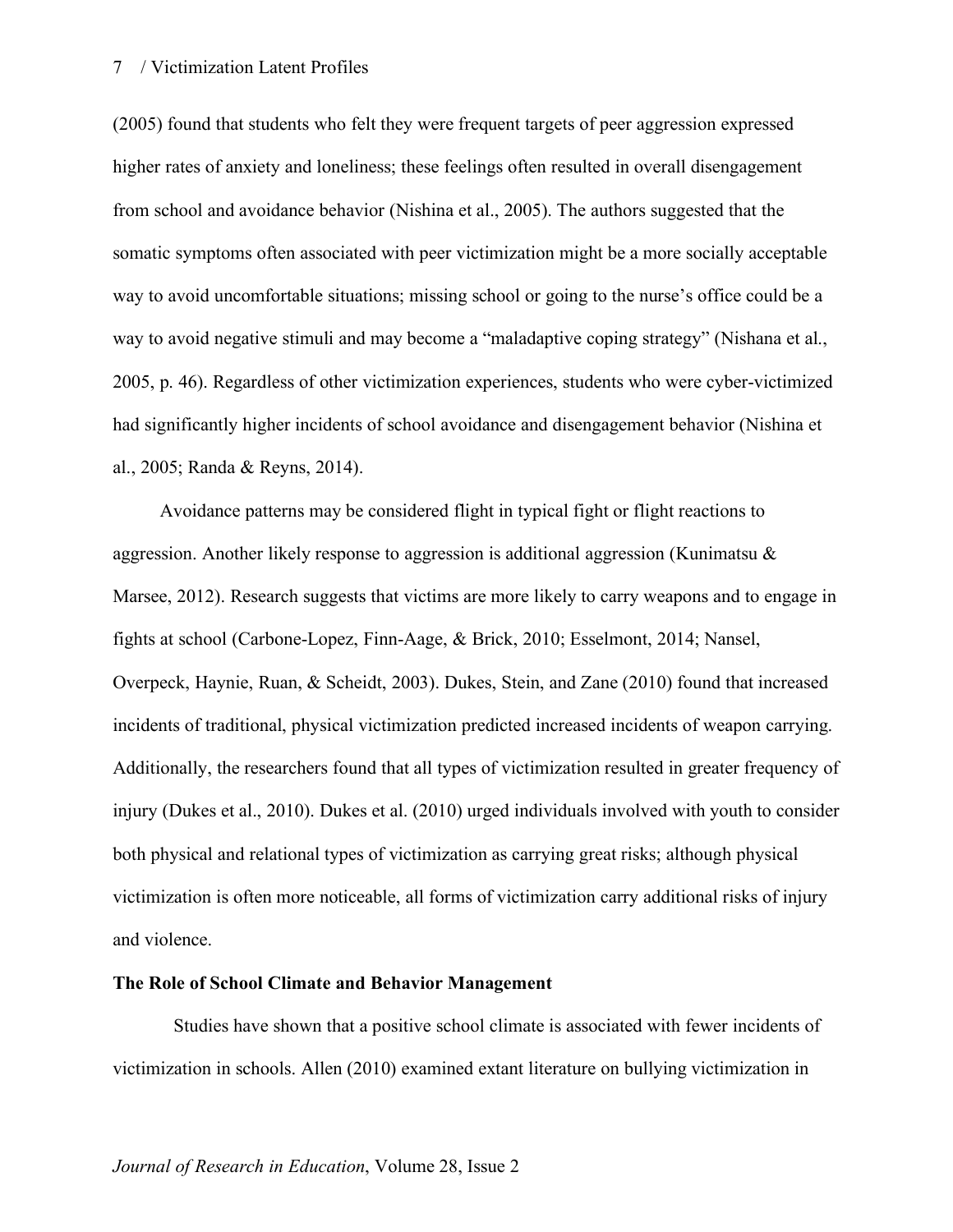relation to school environment, classroom management, and teacher practices and found that harsh discipline methods and disorganized classrooms or school settings can lead to increased likelihood of bullying victimization. Other studies suggest that healthy school climates, including consistent discipline plans and a climate of respect for diversity, are associated with lower levels of student involvement with risky behavior such as victimization and weapon carrying (Gage, Prykanowski, & Larson, 2014; Johnson, Burke, & Gielen, 2011; Klein, Cornell, & Konold, 2012).

As indicated above, research on victimization in the school setting has focused mostly on describing its forms, prevalence, and psycho-social consequences. More recently, researchers have also focused on the development of victimization typologies, which aim to differentiate categories of victims. Such classification systems indicate the specific characteristics of each category of individuals and facilitate the early identification of victims in the school setting.

#### **Typologies of Victimization in the School Setting**

Typologies are frequently used in educational settings (Rutter, Maugham, Mortimore, & Ouston, 1979). The rationale for developing typologies is that an individual's membership in a defined group implies additional information about the person. They allow statements or predictions about relationships with peers, school performance, likelihood of responding to a certain type of intervention, or future behavior (Quay, 1986) and help educators identify groups of students who may be in need of targeted interventions, often before problems become too ingrained.

Several researchers have aimed to develop typologies of school victimization and to identify the psycho-social characteristics of the identified types. For instance, Nylund, Muthén, Nishina, Bellmore, and Graham (2007) used latent class analysis to identify victimization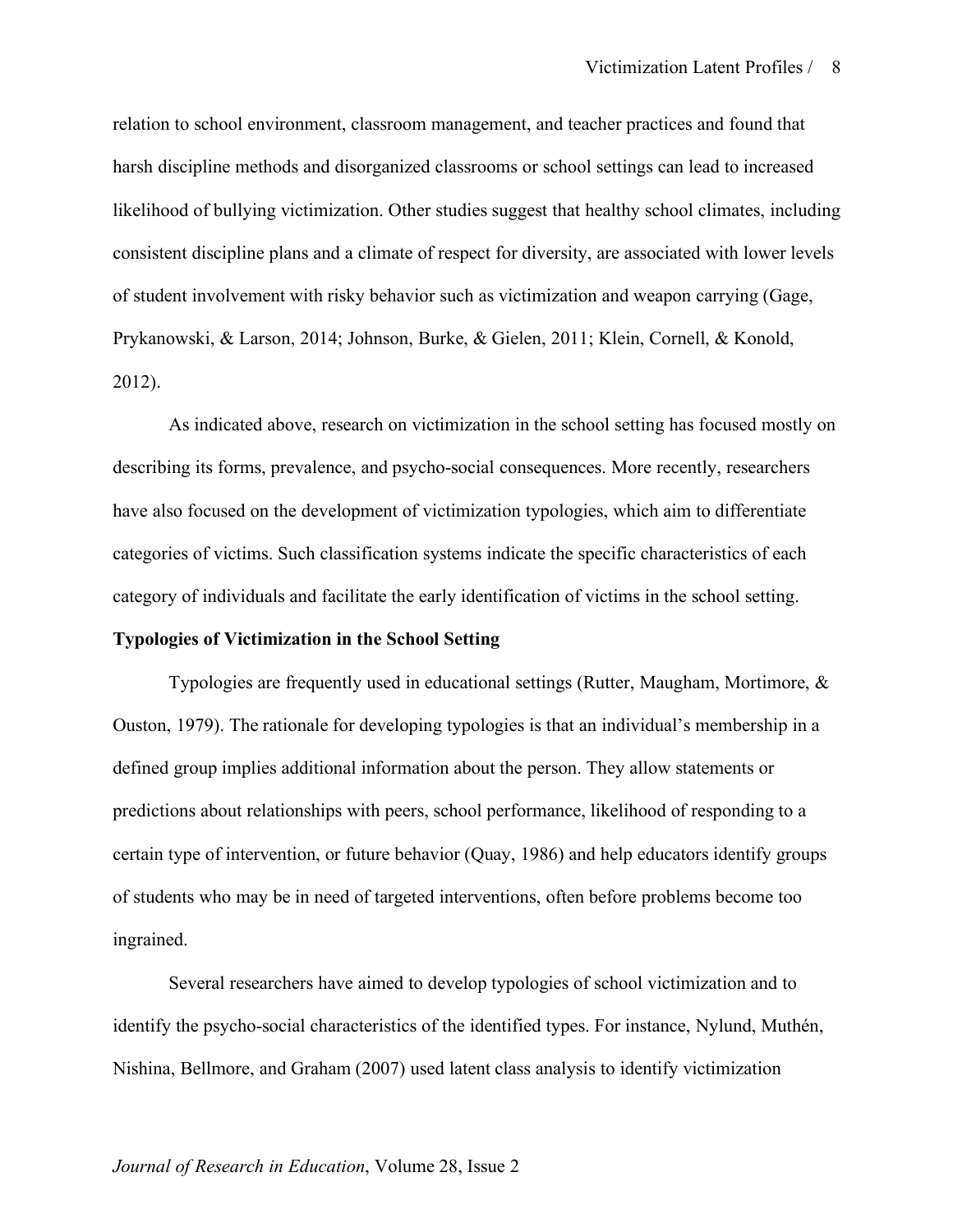patterns among middle school students and distinguished three victim classes: (a) "victimized," (b) "sometimes victimized," and (c) "non-victimized." These groups differed in the degree of victimization rather than the type of victimization (physical versus relational). A variable measuring depressive symptoms was included in the latent class model as a distal outcome. Results showed that with the exception of sixth grade, average depression scores were lowest for the non-victimized group and increased for classes with higher degrees of victimization

A similar study, conducted by Want, Iannotti, Luk, and Nansel (2010) investigated the co-occurrence of five types of victimization among adolescents and identified a three class model. One class experienced all types of victimization, another class experienced mostly verbal/relational types of victimization, and the third class had minimal victimization experience. Individuals included in classes with higher levels of victimization reported more depression, medicine use, injuries, sleeping problems, and nervousness.

Another study conducted by Bradshaw, Waasdorp, and O'Brennan (2013) examined ten different forms of victimization among middle school and high school students. With middle school students, the authors identified four victimization types: (a) Verbal and Physical; (b) Verbal and Relational; (c) High Verbal, Physical, and Relational; and (d) Low Victimization/Normative. With the exception of the Verbal and Physical type, the same types were identified with high school students. Cyber-victimization, and sexual comments/gestures were the only types of victimization that did not have a lower prevalence in high school.

The current study extends this line of research by including variables measuring psychosocial consequences of victimization such as fear and avoidant behavior in the classification process. Further, the study examines the relationship between individuals' assignment to specific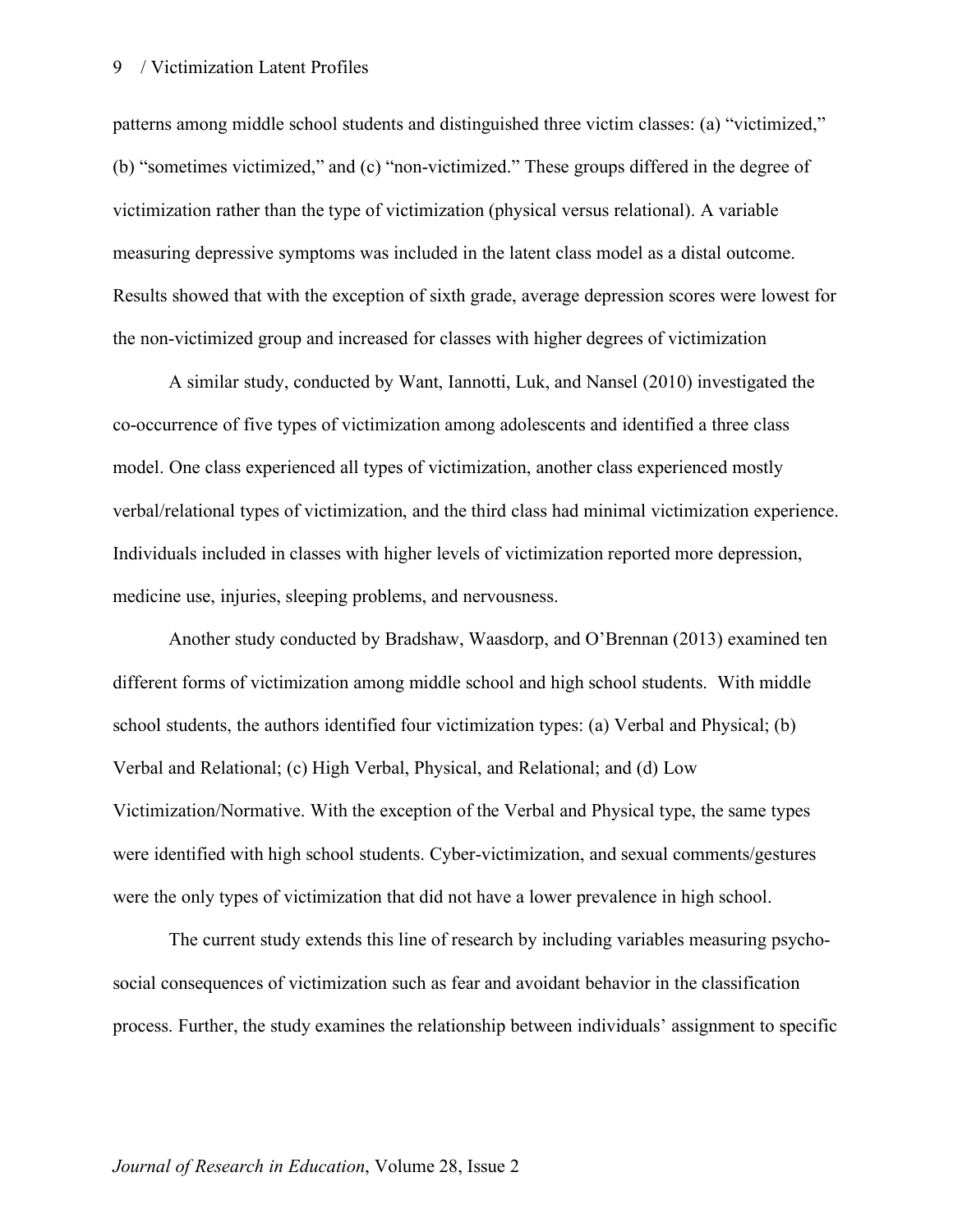victimization profiles and observed variables such as behavior management at school and the probability of carrying weapons to school.

#### **Data Sources**

Data for the current study were collected by the National Center for Education Statistics (NCES) and the Bureau of Justice Statistics (BJS) using the 2011 School Crime Supplement (SCS) of the National Crime Victimization Survey (NCVS). The SCS was conducted in 1989, 1995, and biennially since 1999. Households are selected for the NCVS using a stratified, multistage cluster sampling design. The SCS is administered between January and June of the year of data collection to all eligible NCVS respondents ages 12 through 18 within NCVS households. In 2011, approximately 79,800 households participated in the NCVS sample, and those NCVS households included 10,341 members between the ages of 12 and 18. To be eligible for the SCS, these 12- to 18-year-olds must complete the NCVS and meet certain criteria specified in a set of SCS screening questions. These criteria require students to be currently enrolled in a primary or secondary education program leading to a high school diploma or enrolled sometime during the school year of the interview; not enrolled in fifth grade; and not exclusively homeschooled during the school year. In 2011, a total of 6,547 NCVS respondents were screened for the 2011 SCS, and 5,857 met the criteria for completing the survey. Individuals with at least one cyber-victimization experience were selected for the current study. The resulting sample included 497 individuals.

Responses to the SCS were summarized by creating sum scores measuring (a) effectiveness of behavior management at the respondent's school (*bm*), (b) the extent to which respondents experienced traditional victimization (*tv*), (c) the extent to which respondents experienced cyber-victimization *(cyv*), (d) the extent to which respondents avoided places and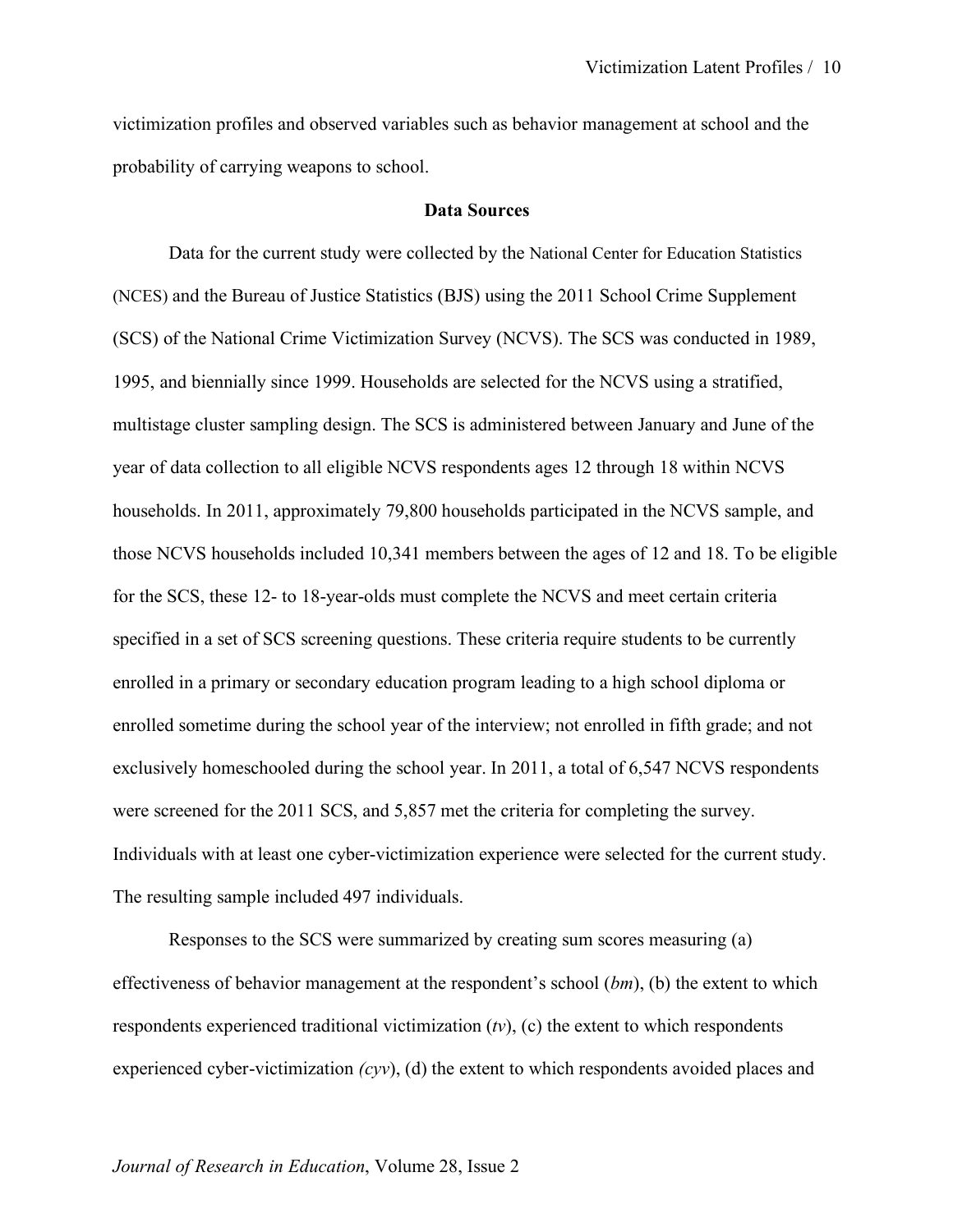activities (*avoid*), (e) the extent to which respondents experienced fear of victimization, and (f) whether the respondent brought different types of weapons to school during the current school year (*weapon*). The survey items used to compute composite variables are reported in the Appendix. The variables above were standardized as *z* scores (mean=0, standard deviation=1) before being used for further statistical analyses.

#### **Method**

#### **Latent Profile Analysis**

Latent profile analysis (LPA) is a variant of latent class cluster analysis (LCCA), along with other classification procedures such as latent class analysis, latent transition analysis, and mixed-mode clustering (DiStefano, 2012). The distinctive characteristic of LPA is that observed variables are continuous rather than categorical.

Latent class clustering procedures aim to group cases based on similarities (Everitt, 1993; Muthén & Muthén, 2010; Vermunt & Magidson, 2002) and are also known under the name of finite mixture modeling (McLachlan & Peel, 2000), mixture-likelihood approach to clustering (Everitt, 1993), or mixture modeling based clustering (Banfield & Raftery, 1993).

As the name implies, LPA is based on a latent variable model. The term "latent" implies that an error-free grouping variable is postulated (Collins & Lanza, 2010). The latent variable is not measured directly, but inferred based on a set of observed variables (latent indicators). In LPA, latent variables are categorical. They consist of a set of latent categories (profiles) and are measured by several observed indicators. Many times, the resulting classifications are used for further analyses, to investigate the relationship between groupings of individuals and other observed variables. Specifically, the categorical latent variable is used to predict observed variables called distal outcomes (Asparouhov & Muthen, 2012).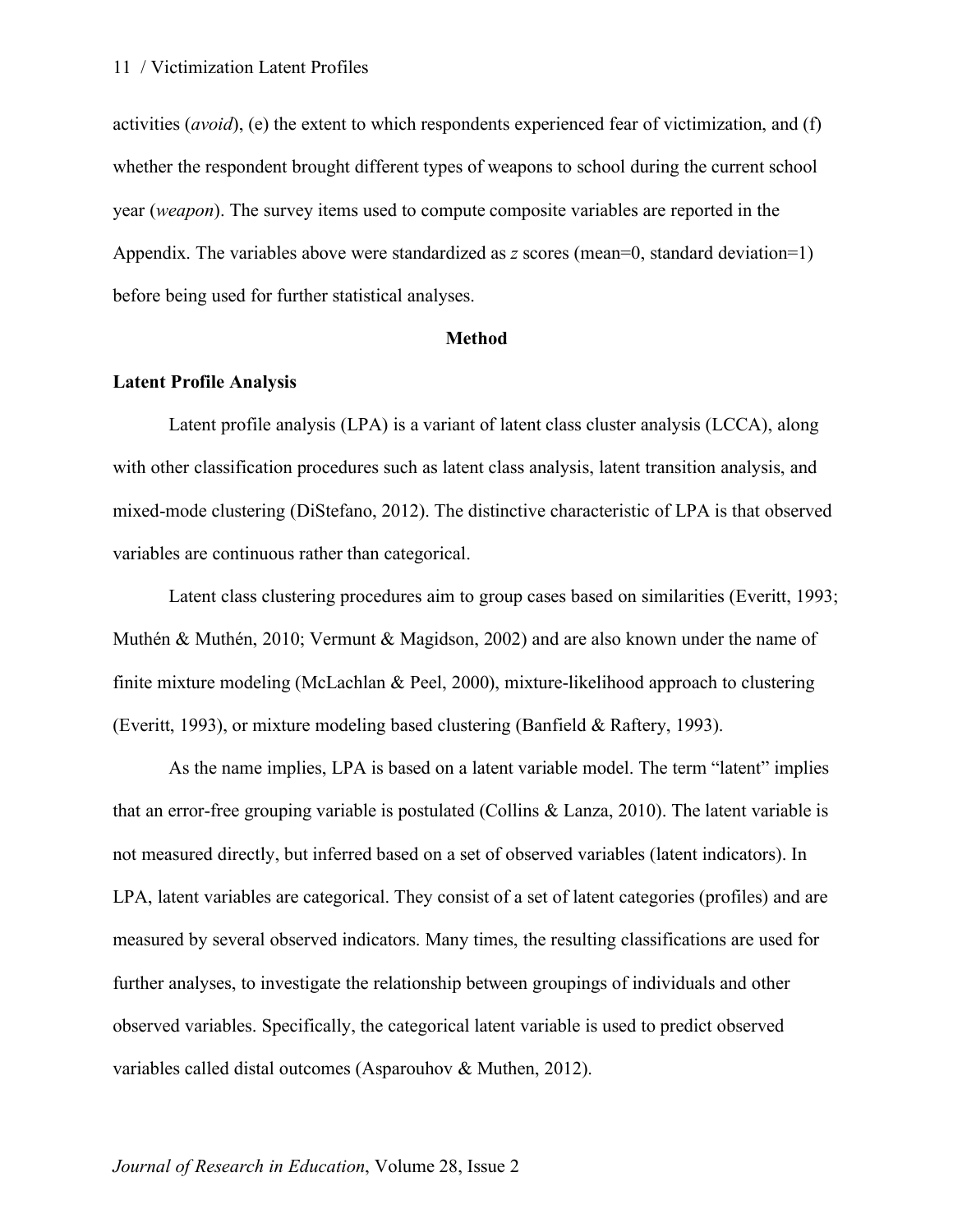One of the assumptions that underlie LPA models is that data consist of homogeneous sub-populations that are mutually exclusive and have different probability distributions (Clogg, 1995; Heinen, 1996). Because groups do not overlap, the classes account for 100% of the population (DiStefano, 2012). Another important assumption is that of local independence which states that all relationships between indicators are accounted for by the latent class membership (Clogg, 1995; Muthén, 2004; Vermunt & Magdison, 2002). Therefore, the correlations between variables within each class are assumed to be zero. In other words, the driving force that relates the observed variables included in one class is represented by their latent class (Muthén, 2004).

In LPA, latent indicators are continuous; therefore, LPA is very similar to nonhierarchical clustering techniques such as the *k*-means procedure (Everitt, 1993; Vermunt & Magidson, 2002). The main distinction between the two classification methods is that LPA is probabilistic in nature and recognizes a degree of classification uncertainty (DiStefano, 2012). Furthermore, because latent indicators are continuous variables, it is assumed that they have a multivariate normal distribution, which means that their joint distribution is normal within each class (DiStefano, 2012).

**Model specification***.* The hypothesized latent profile model specified the variables *tv, cyv, avoid,* and *fear* as observed indicators of a categorical latent variable (*C*). The impact of the effectiveness of behavior management on the classification process was estimated by specifying the *bm* variable as a covariate on the categorical victimization variable (*C*). To estimate the relationship between *C* and the likelihood of carrying a weapon, the *weapon* variable was included as a distal outcome in the hypothesized model.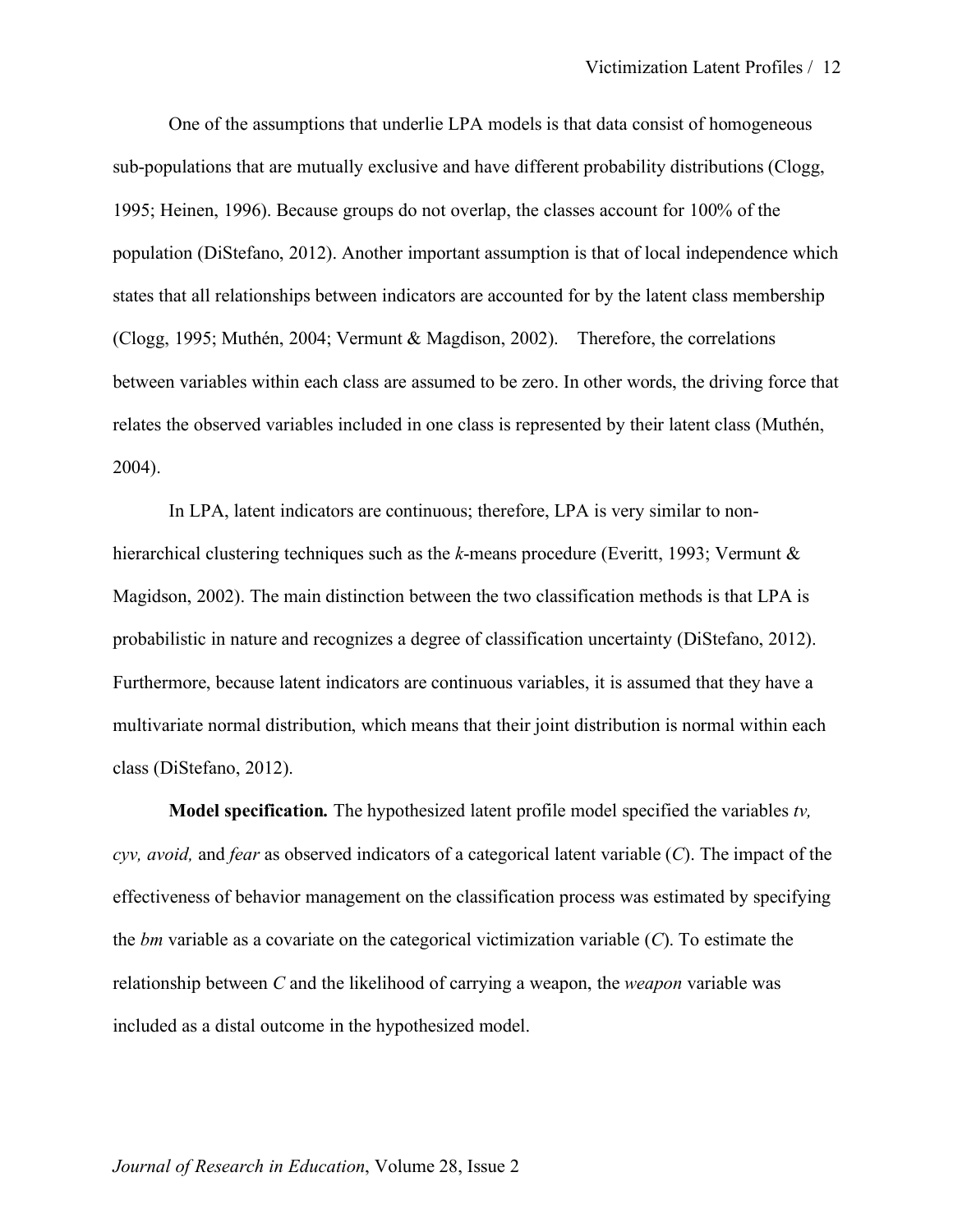**Model estimation**. Analysis was conducted using the M*plus* 7.3 statistical software. The estimation method employed was robust maximum likelihood (MLR), which uses log-likelihood functions derived from the probability density function underlying the latent class model (Vermunt & Magidson, 2002). The procedure through which cases are assigned to categories of an underlying latent variable is an iterative one and was based on automatic starting values with random starts. When model parameters converge to the same solution from multiple starting points, parameter estimates are more likely to reflect the characteristics of a latent class (Collins & Lanza, 2010). If the solution does not replicate even with many random starts, it is possible that the data do not show signs of having the number of classes specified in the model tested (Muthén & Muthén, 2010). The fact that starting values must be specified for the estimation of model parameters is similar to using seed values for *k*-means analysis. Resulting model parameters consist of means, variances, and covariances for each latent profile. Additionally, results indicate, for each case, the probability of belonging to each one of the groups hypothesized in the statistical model (posterior probabilities), as well as the group with which individuals have the highest degree of association and are, therefore, assigned to (modal assignment); therefore, modal assignment was the procedure employed to determine individuals' latent profile membership.

Analysis was conducted using the 3-step estimation approach proposed by Asparouhov and Muthén (2012). The traditional 1-step approach (estimating the entire model at once) is problematic because the inclusion of a distal outcome may lead to changes group in membership. Furthermore, if the latent profile indicators are used to identify the latent profiles, assessing the strength of the relationship between latent profiles and the distal outcome is compromised. Therefore, many researchers first estimate the latent profile model, and then relate the

#### *Journal of Research in Education*, Volume 28, Issue 2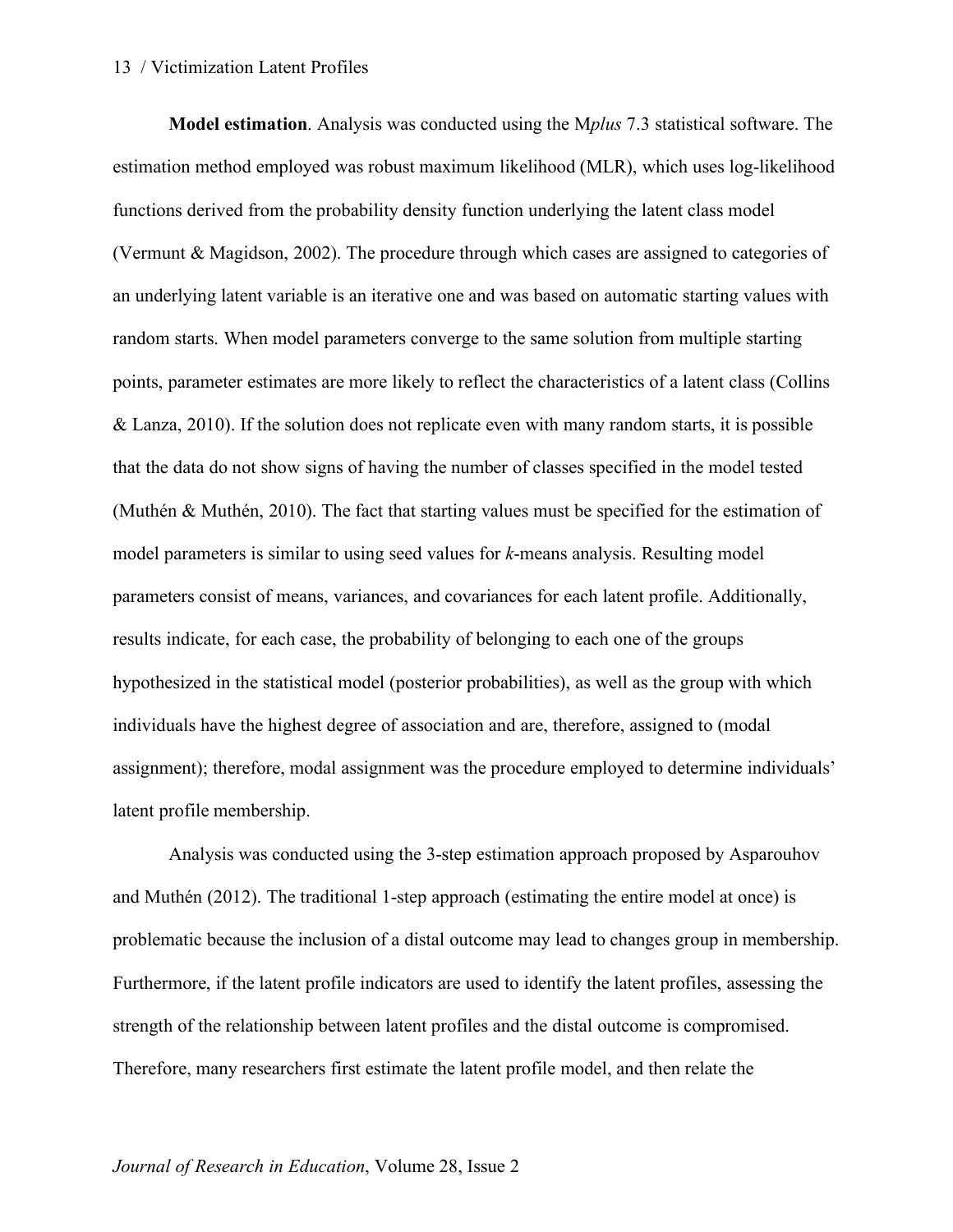classification to the distal outcome. Nevertheless, this approach poses its own problems: unless the classification is very good (based upon model fit statistics), this procedure may give biased estimates and biased standard errors for the relationship with other variables.

Asparouhov and Muthén (2012) proposed a new 3-step method which aims to correct for classification error. In the current study, this approach consisted of the following steps: (a) estimating the LPA model (Figure 1); (b) creating a nominal most likely profile variable N; and (c) using a mixture model for N, C, *weapon*, and *bm*, where N is a C indicator with measurement error rates prefixed at the misclassification rate of N estimated in the Step 1 LPA analysis (Figure 2).



*Figure 1.* Hypothesized latent profile model (Step 1).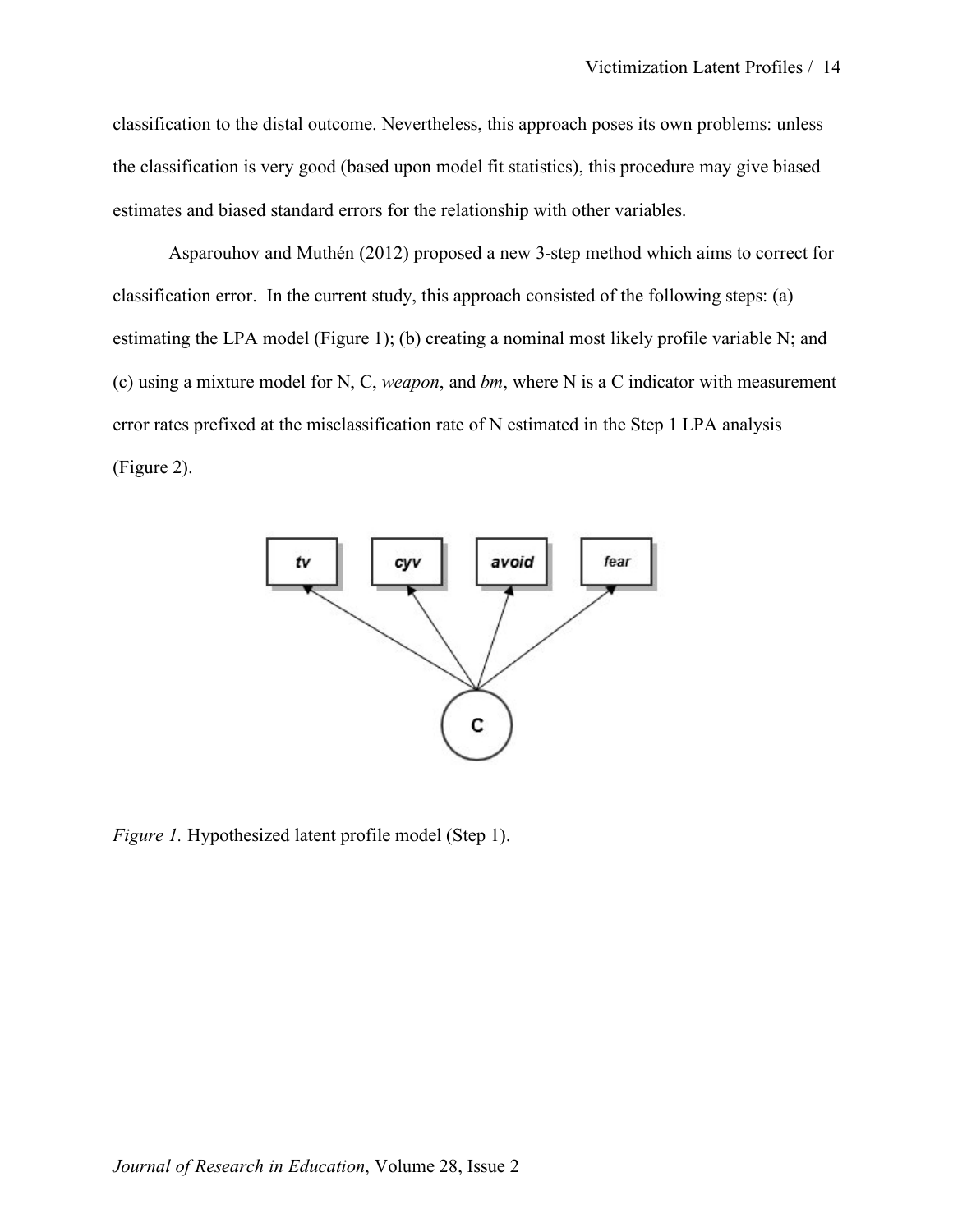

*Figure 2.* Latent profile model where a nominal most likely profile variable (N) is a latent profile indicator (Step 3).

**Model selection**. To identify the optimal latent profile model, models with two (Model 1), three (Model 2), and four (Model 3) latent profiles were estimated. Each model was examined based on the interpretability of the profiles, the precision of the classification process, and the degree to which the proposed models fit the data. The information used to select the optimal solution consisted of latent profile centroids, hit rates (the percentage of correct classifications), entropy, and goodness of fit indices.

For each group, the centroid information was examined to determine whether the identified latent classes represented distinct patterns of behavior that matched theory or prior research findings. Latent profiles were labeled based on their patterns of high and low subscale scores, while making sure that the definitions had substantive meaning (Muthén, 2004). As with factor analysis, LPA requires the researcher to evaluate the sensibility of the solutions (Crocker & Algina, 1986).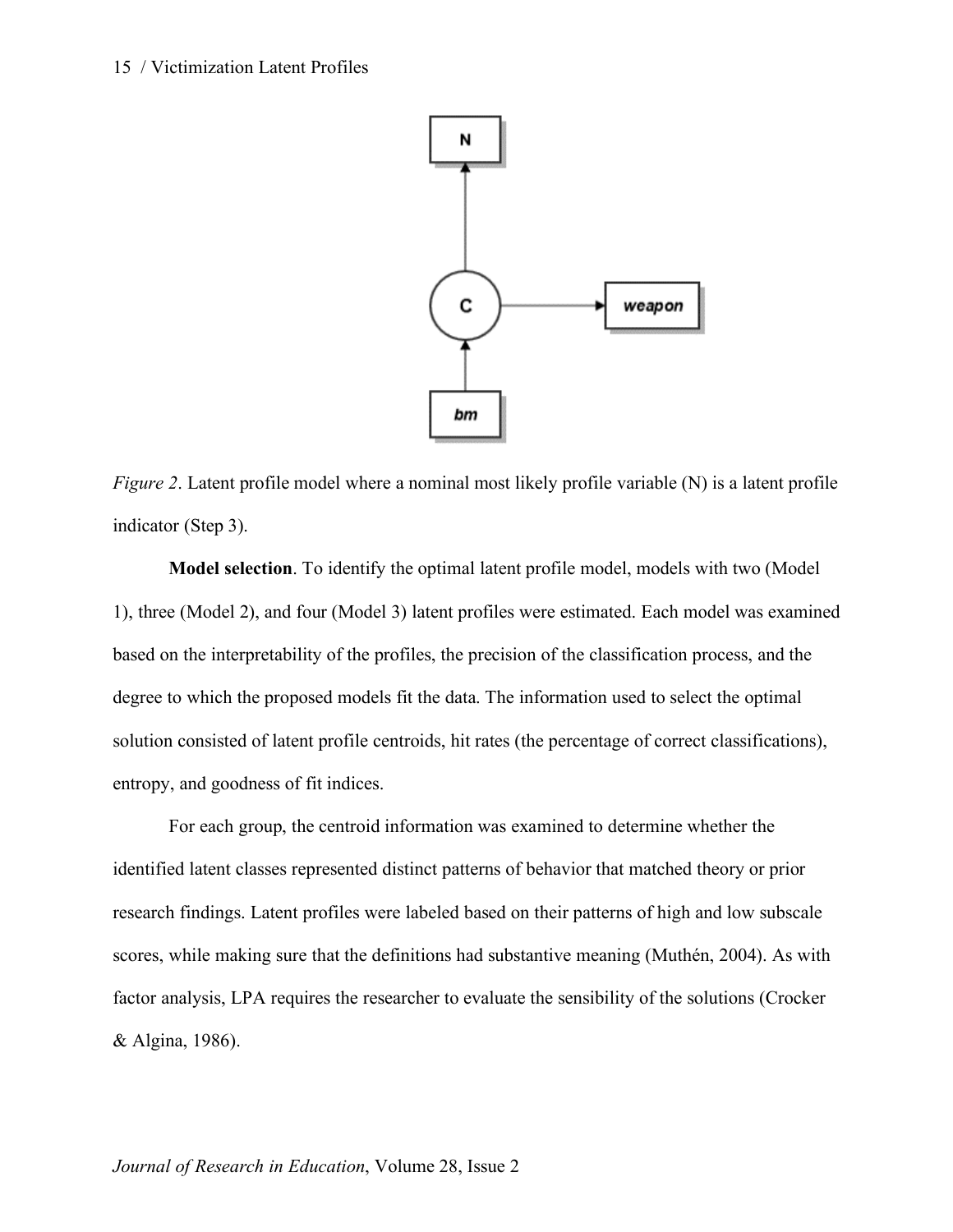Another criterion to evaluate and select an optimal model was the degree of classification certainty. For each case, posterior probabilities reflected the probability of belonging to each latent class specified in the model tested (Vermunt & Magidson, 2002). Cases may, therefore, be associated with more than one latent profile. They are assigned to the group with the highest membership probability, but may have fractional memberships across groups. In a perfect classification system, cases would have a probability of 1 of belonging to one class and 0 membership probability for the rest of the groups. Individual posterior probabilities are used to estimate the overall classification precision for each latent profile. Results are presented in a *k* x *k* table (where *k* is the number of latent profiles specified in the model), which reports the average posterior probabilities for the individuals in each group. The diagonal of the classification table represents the average posterior probabilities for the latent profiles where cases were assigned, while the other coefficients are the average probabilities of belonging to other latent profiles in the model. When latent profiles are easily distinguished, the largest posterior probabilities are on the diagonal of the classification table. They are interpreted as indices of classification certainty and reflect the percentage of correctly classified cases, while the off-diagonal elements in the classification table represent the percentage of misclassifications (DiStefano, 2012).

The next measure of classification precision is entropy, which summarizes the information presented in the classification table with one index (DiStefano, 2012). Entropy indicates how well the model predicts class memberships (Akaike, 1977), or how distinct latent profiles are from one another (Ramaswamy, Desarbo, & Reibstein, 1993). Entropy values range from 0 to 1, where higher values indicate better class membership prediction (Vermunt  $\&$ Magdison, 2002).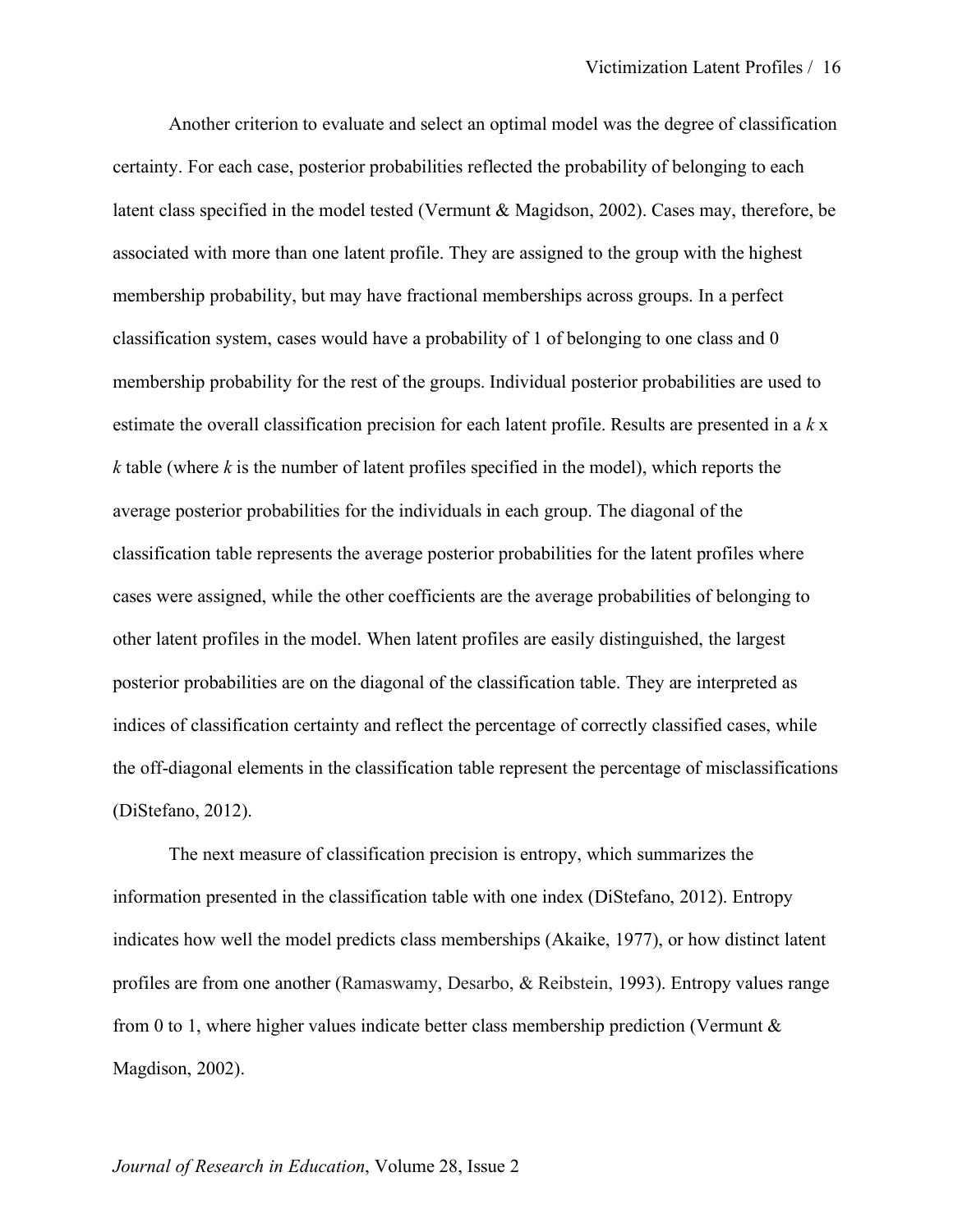Finally, the fit indices used to determine how well the model fitted the data were the Akaike Information Criteria (AIC) and the Bayesian Information Criteria (BIC). They are relative fit indices that permit comparisons between solutions with different numbers of latent categories and/or different model specifications (DiStefano, 2012). Lower AIC/BIC values indicate a better model fit and higher model parsimony (achieving an acceptable model fit with the minimum number of classes) (Muthén, 2004; Vermunt & Magidson, 2002). For these indices, the more parameters are estimated, the higher the value of AIC/BIC (DiStefano, 2012).

#### **Results**

Model 2 had a slightly lower entropy than Model 1 and slightly higher AIC and BIC values than Model 3 (Table 1); however, these differences were small and the latent profiles identified with Model 2 were the most informative and had clearly distinguishable characteristics. Therefore, Model 2 was selected as the optimal latent profile model. Table 1

|            | Model 1       | Model 2         | Model 3        |
|------------|---------------|-----------------|----------------|
|            | (two classes) | (three classes) | (four classes) |
| Entropy    | 0.987         | 0.983           | 0.962          |
| <b>AIC</b> | 5050.680      | 4790.063        | 4373.403       |
| <b>BIC</b> | 5109.628      | 4874.275        | 4482.879       |

*Entropy and Goodness of Fit Indices for Model 1, 2, & 3*

The three identified profiles differed to the extent to which they experienced cybervictimization and traditional victimization, as well as to the extent to which they experienced fear and manifested avoidant behaviors (Figure 3). The most numerous group (N=441) was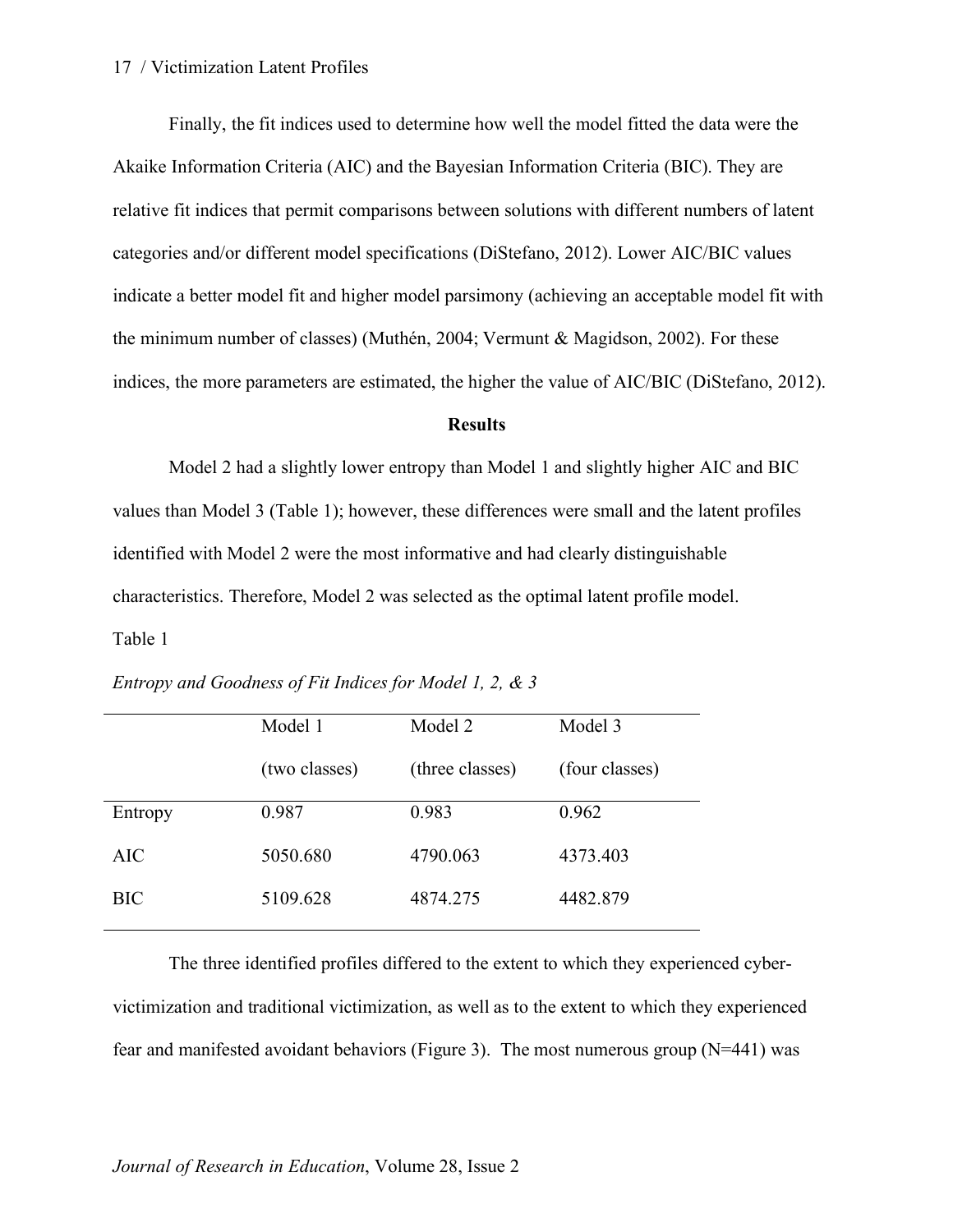labeled "Average," as average *z* scores measuring traditional victimization, cyber-victimization, fear, and avoidance were close to zero. The second largest group (N=33) was labeled "Traditional & Cyber-Victims." This group experienced both cyber-victimization and traditional victimization to a similar extent (average *z* scores were almost one standard deviation above the mean) and was dominated by avoidance (the average *z* score was almost 2.5 standard deviations above the mean). The third group (N=23) was labeled "Traditional Victims." This group recorded the highest levels of traditional victimization and less cyber-victimization. The dominant characteristic of this group was fear (the average *z* score was almost 4 standard deviations above the mean).



*Figure 3*. Latent profile centroids.

Model fit information indicated that Model 2 had a high degree of classification precision (entropy=0.98). Average latent class and classification probabilities showed accurate assignment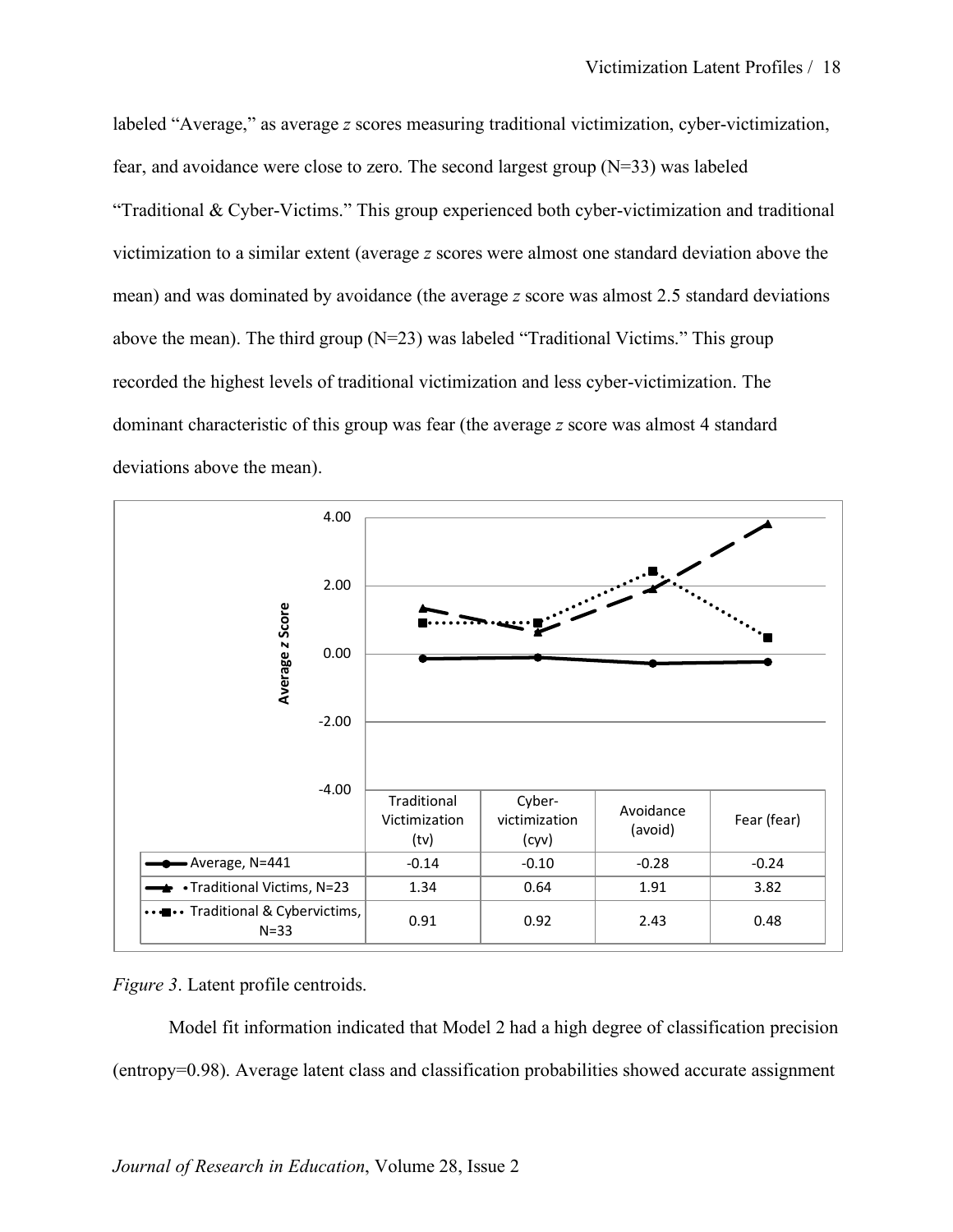of cases to groups with classification probabilities ranging between 90% and 99%, and average latent class probabilities ranging between 98% and 99% (Table 2).

Table 2

| Average Latent Class Probabilities |  |  |  |
|------------------------------------|--|--|--|
|------------------------------------|--|--|--|

|                                           | Average | Traditional<br>Victims | Traditional &<br>Cyber-victims |
|-------------------------------------------|---------|------------------------|--------------------------------|
| <b>Average Latent Class Probabilities</b> | 0.993   | 0.000                  | 0.007                          |
|                                           | 0.000   | 0.999                  | 0.001                          |
|                                           | 0.031   | 0.001                  | 0.986                          |
|                                           |         |                        |                                |
| <b>Classification Probabilities</b>       | 0.998   | 0.000                  | 0.002                          |
|                                           | 0.000   | 0.999                  | 0.001                          |
|                                           | 0.098   | 0.000                  | 0.902                          |

*Note.* Percentages indicating classification certainty were typed in boldface.

The *bm* covariate recorded significant path coefficients for all latent profiles. The *t*  statistic for this parameter had absolute values between 1.993 and 4.560. These parameters remained statistically significant when different profiles were used as reference. As a general rule, this path coefficient took negative values for groups with higher degrees of victimization than the reference group, and positive values for groups with less victimization than the reference group. For instance, when the Average group was used as reference, the path coefficient between *bm* and *C* took negative values for all groups. In other words, more effective behavior management at the school level reduced the likelihood of being assigned to groups with higher levels of victimization. Specifically, a one unit increase in *bm* decreased the odds of being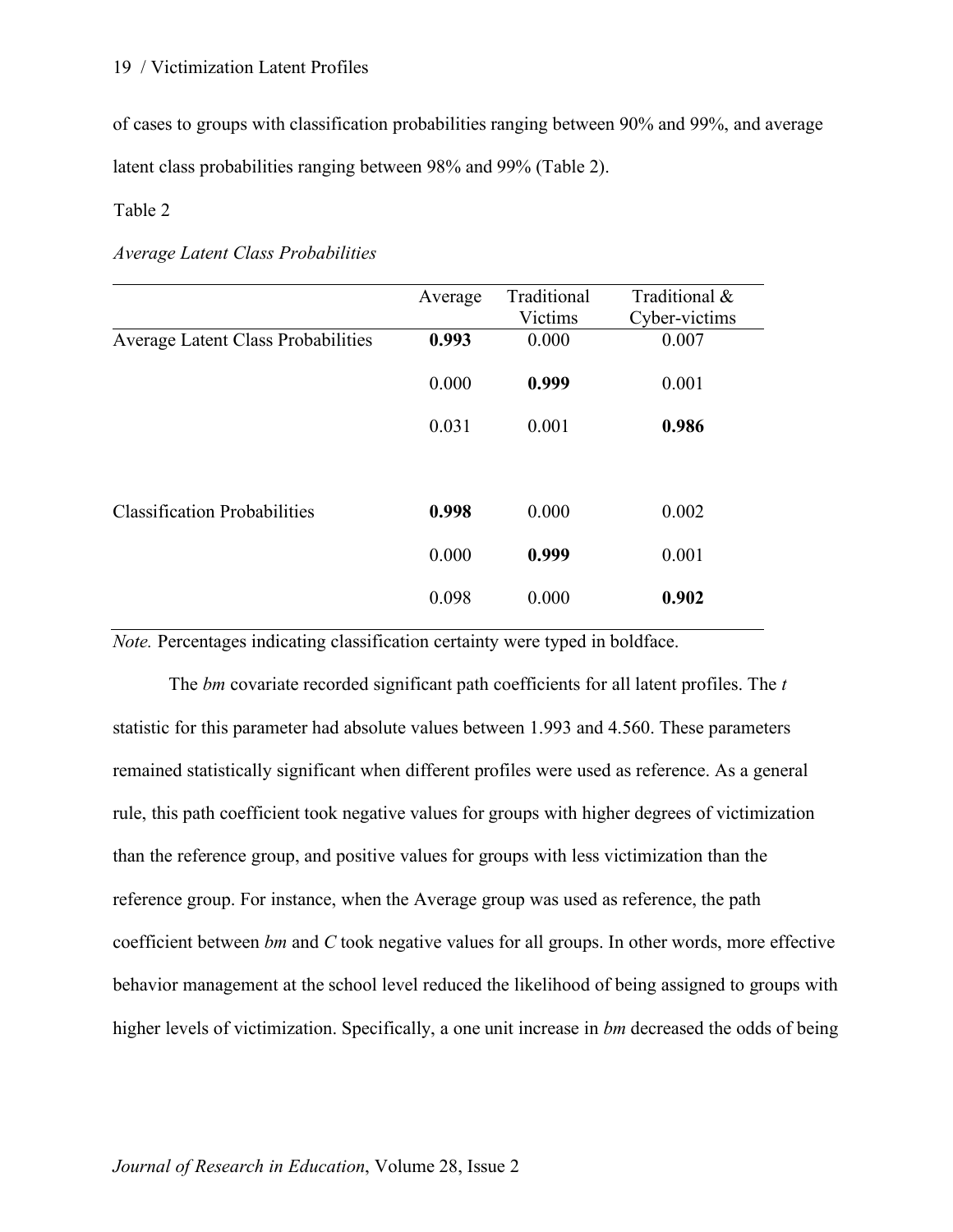assigned to the Traditional & Cyber-Victims and Traditional Victims groups in relation to the Average group by 53.8% and 30.4% respectively (Table 3).

Table 3

# *Parameterization of C on bm*

| Reference Profile              |                    | Average | Traditional<br>Victims | Traditional &<br>Cyber-victims |
|--------------------------------|--------------------|---------|------------------------|--------------------------------|
| Average                        | Estimate           |         | $-0.362$               | $-0.772$                       |
|                                | S.E.               |         | 0.157                  | 0.169                          |
|                                | Estimate/S.E.      |         | $-2.298$               | $-4.560$                       |
|                                | Two Tailed P-Value |         | 0.022                  | 0.000                          |
|                                | Odds ratio         |         | 0.696                  | 0.462                          |
|                                |                    |         |                        |                                |
| Traditional<br>Victims         | Estimate           | 0.362   |                        | $-0.410$                       |
|                                | S.E.               | 0.157   |                        | 0.206                          |
|                                | Estimate/S.E.      | 2.298   |                        | $-1.993$                       |
|                                | Two Tailed P-Value | 0.022   |                        | 0.046                          |
|                                | Odds ratio         | 1.436   |                        | 0.663                          |
|                                |                    |         |                        |                                |
| Traditional &<br>Cyber-victims | Estimate           | 0.772   | 0.410                  |                                |
|                                | S.E.               | 0.169   | 0.206                  |                                |
|                                | Estimate/S.E.      | 4.560   | 1.993                  |                                |
|                                | Two Tailed P-Value | 0.000   | 0.046                  |                                |
|                                | Odds ratio         | 2.164   | 1.506                  |                                |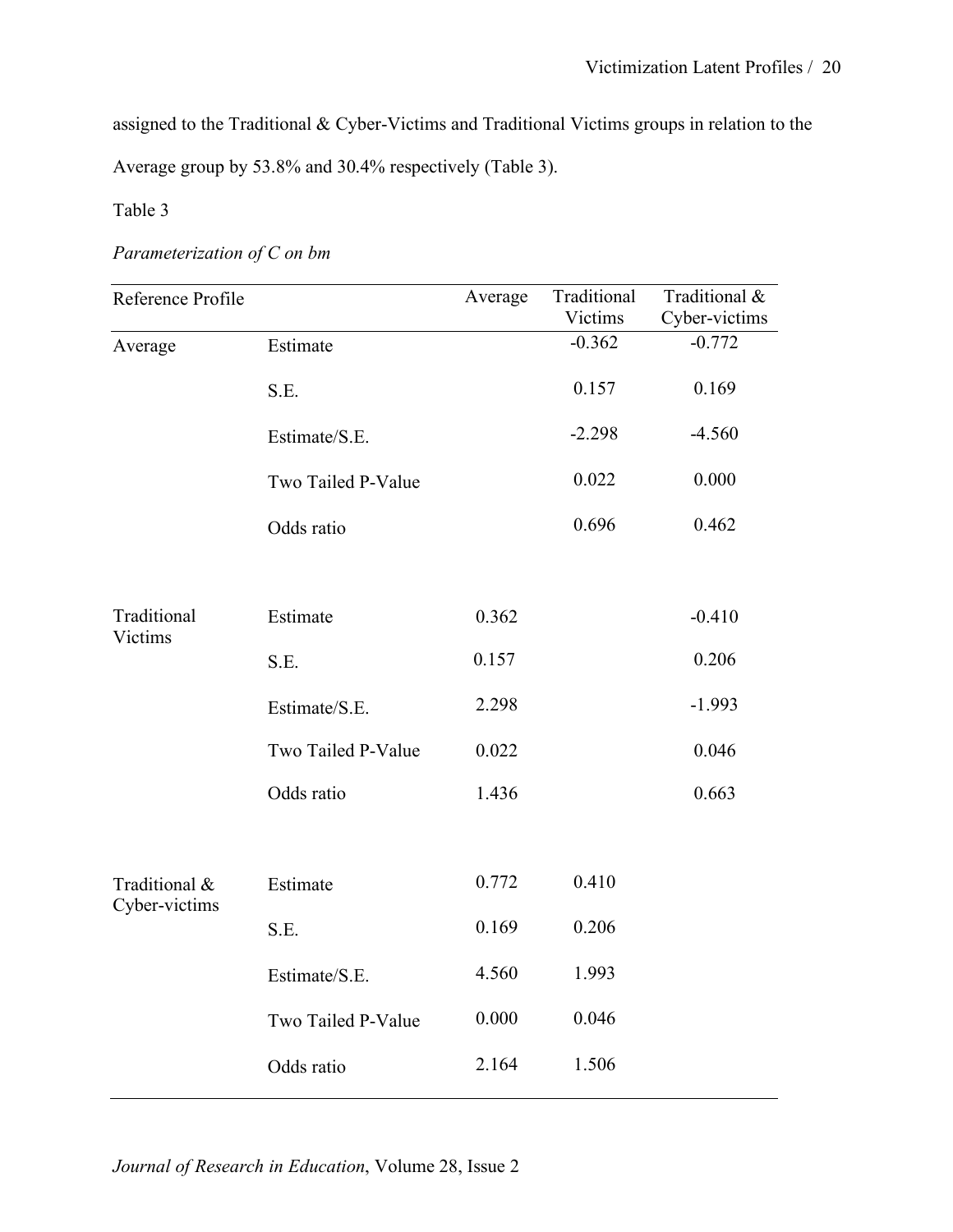To estimate the path coefficient between *C* and *weapon*, the Traditional & Cyber-Victims group was used as reference. In reference to this group, the *C*->weapon path coefficient was statistically significant for the Average group, and not for the Traditional Victims group. Specifically, individuals in the Average group were 57.6% less likely to carry a weapon than the individuals in the Traditional & Cyber-Victims group, while the probability of carrying a weapon was similar for the two groups with high victimization levels (Table 4).

#### Table 4

#### *Parameterization of weapon on C*

| Latent Profile<br>Reference Latent<br>Profile |          |                            |
|-----------------------------------------------|----------|----------------------------|
|                                               | Average  | <b>Traditional Victims</b> |
| Estimate                                      | $-0.859$ | $-0.113$                   |
| S.E.                                          | 0.310    | 0.460                      |
| Estimate/S.E.                                 | $-2.775$ | $-0.246$                   |
| Two Tailed P-Value                            | 0.006    | 0.806                      |
| Odds ratio                                    | 0.424    | 0.893                      |
|                                               |          |                            |

#### **Discussion**

The goal of the current study was to provide a typology of victimization in the school setting, based on the extent to which students experienced traditional victimization and cybervictimization, while also taking into account the fear and avoidant behaviors associated with these experiences. The identified profiles differed based on the predominant type of victimization and the most prominent psychosocial consequences. Results showed that most victims experienced "average" levels of victimization, fear, and avoidant behavior. The two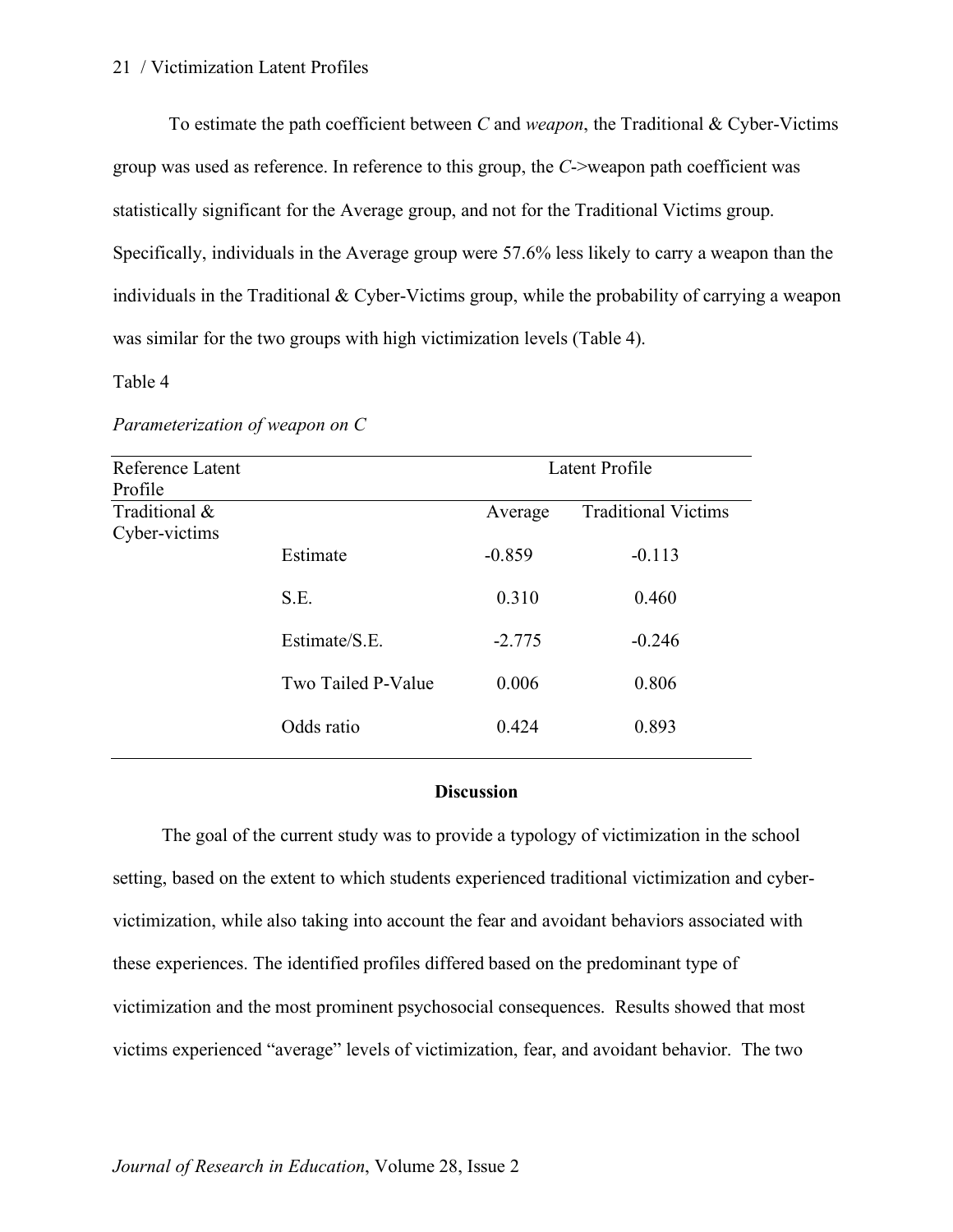groups with higher levels of victimization were less numerous, but were characterized by extreme levels of fear and avoidance. Adolescents who were both cyber-victims and traditional victims were mostly characterized by avoidance, while individuals who were mostly victims of severe traditional bullying were dominated by fear.

#### **Theoretical Contributions and Practical Implications**

Behavior typologies ease communication among researchers (Aldenderfer & Blashfield, 1984) and facilitate the application of research to practice (Achenbach, 1982). They allow researchers and practitioners to communicate using a common terminology in reference to behavior by specifying the components of behavioral aggregates (Aldenderfer & Blashfield, 1984).

In the school setting, typologies are used to (a) evaluate children's behavioral patterns; (b) group children for further assistance, treatment, interventions, or targeted instruction (Rutter et al., 1979); (c) differentiate students' behaviors based on etiology (Cantwell, 1996); and (d) identify the students who are at risk (Kagan, 1997), or may be in need of special services (Reynolds & Kamphaus, 2004). When an individual is assigned to a distinct group, practitioners can make inferences about the characteristics, degree of adaptability, and responsiveness to intervention of that particular individual. Educational psychologists or conselors may provide information on the defining characteristics of each identified type, as well as an inventory of research-based intervention strategies for each category.

The current study contributes to the literature by identifying the victimization latent profiles that are most frequently encountered in the population of U.S. adolescents. These results also increase practitioners' awareness of the negative consequences of cyber- and traditional victimization and may facilitate the early identification of victimization patterns in schools.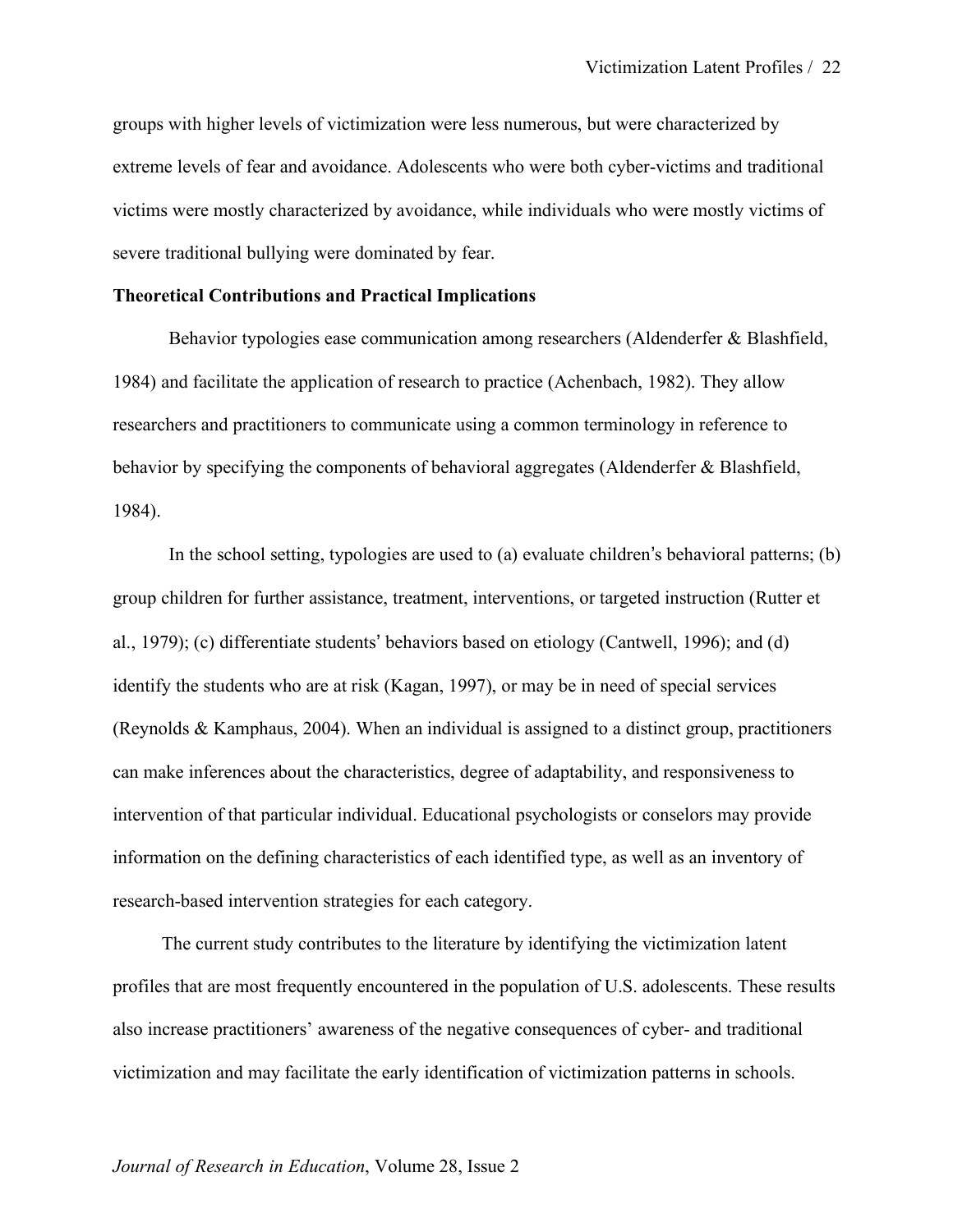When students manifest behaviors that seem to indicate significant levels of fear, or frequently avoid activities and places within the school, the possibility of victimization should be further investigated. Teachers, school counselors, school psychologists, etc. can provide targeted intervention to the students involved in cyber-victimization, to improve their functionality in the school environment and prevent problem behaviors from reaching clinical levels. Such students may be at risk for maladaptive behaviors such as carrying weapons to school and may benefit from counseling services. Further, school representatives may intervene to resolve conflicts among students and to prevent further victimization.

Results showed that effective behavior management at the school level decreases the likelihood of being victimized in the school setting as well as in the cyberspace and, indirectly, of engaging in risky behaviors such as weapon carrying. Specifically, the study showed that the probability of victimization is decreased in schools where (a) students are aware of the school rules, (b) rules are perceived as fair and are strictly reinforced, (c) students know what kind of punishment follows when breaking the rules, and (d) punishment is the same for all students. This information is consistent with previous research on the relationship between victimization and behavior management (Allen, 2010; Gage et al., 2014; Johnson et al., 2011; Klein et al., 2012) and is critical for practitioners because behavior management is a malleable factor and is within the educators' locus of control. For instance, school representatives may implement programs that assist schools in clarifying rules, teaching appropriate social behavior, providing positive reinforcement for desirable behavior, consistently providing appropriate consequences for rule violation, and monitoring data on student behavior (Metzler, Biglan, Rusby, & Sprague, 2001).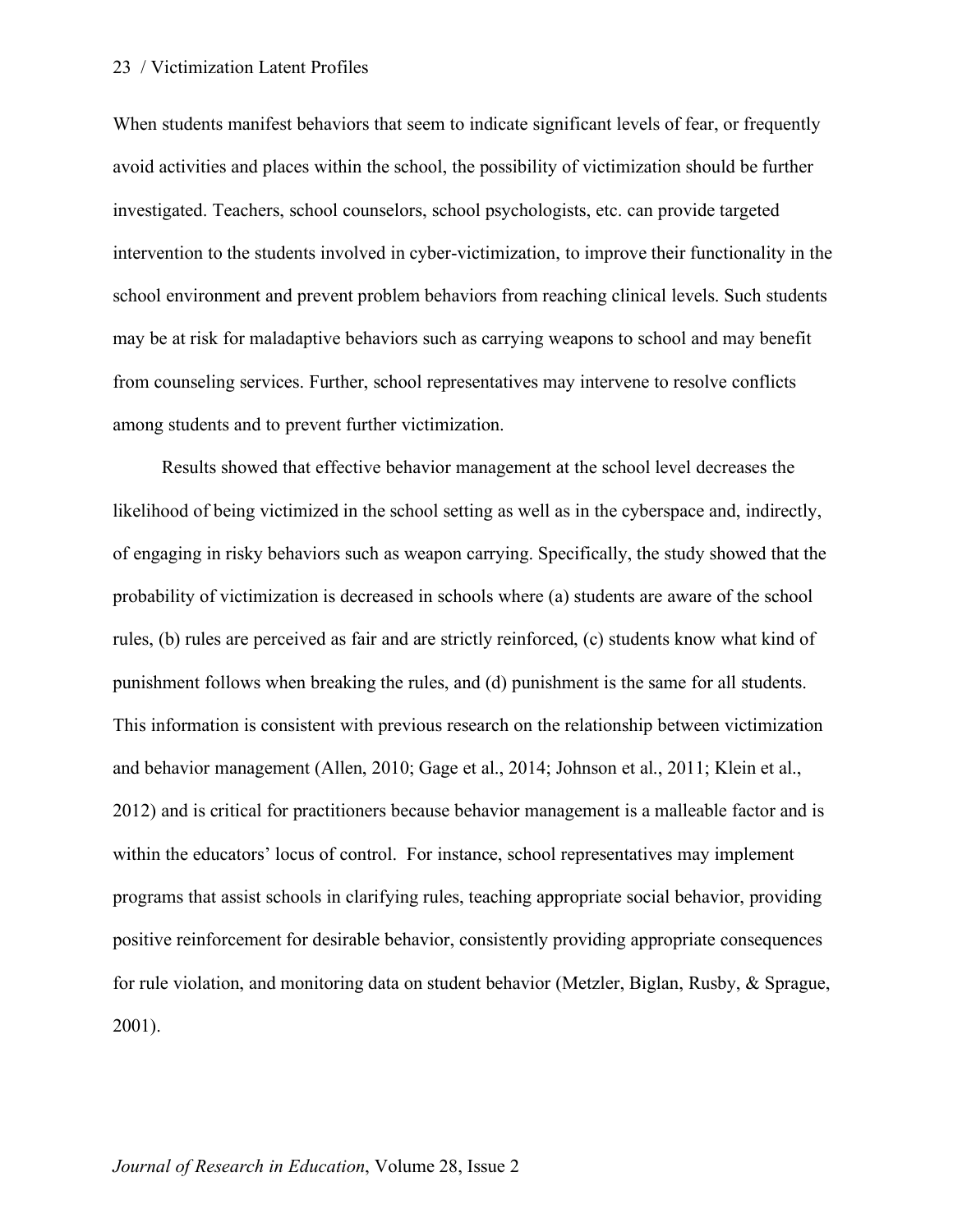Another important finding of the study is that individuals in the Average victimization group were 57.6% less likely to carry a weapon than the individuals in the Traditional & Cyber-Victims group. This estimate indicates that the risky behavior of weapon carrying is significantly more likely to occur as the frequency and severity of victimization increases. This finding is consistent with previous research (Carbone-Lopez et al., 2010; Esselmont, 2014; Nansel et al., 2003; Dukes et al., 2010) and emphasizes the importance of prevention and early identification of victimization. A higher incidence of weapon carrying among adolescents has been identified as a key factor in the increase of youth violence and injury (Page & Hammermeister, 1997; Lowry, Powell, Kann, Collins, & Kolbe, 1998; Pickett et al., 2005). Recently, there has been a significant increase in school violence among U.S. adolescents. The well-publicized school shootings have focused the nation's attention on the risks of weapon carrying in schools. This behavior significantly increases the risk of death or serious injuries to both the carrier and others (Forrest, Zychowski, Stuhldreher, & Ryan, 2000). In fact, suicide and homicide are currently the second and third leading causes of death among adolescents (Heron, 2016). Further, schoolrelated violence has psychological short- and long-term consequences by hindering the ability to concentrate and by causing emotional distress, and even results in post-traumatic stress disorder (Baker & Mednick, 1990).

#### **Limitations**

The current study is based on data from the 2011 administration of the School Crime Supplement. Additional research using data from other collection years is needed to determine the extent to which results are consistent across time. Further, the relationships identified in this study only begin to describe the victimization phenomenon. More research using person-oriented classification procedures is needed to describe in more detail the psychosocial characteristics of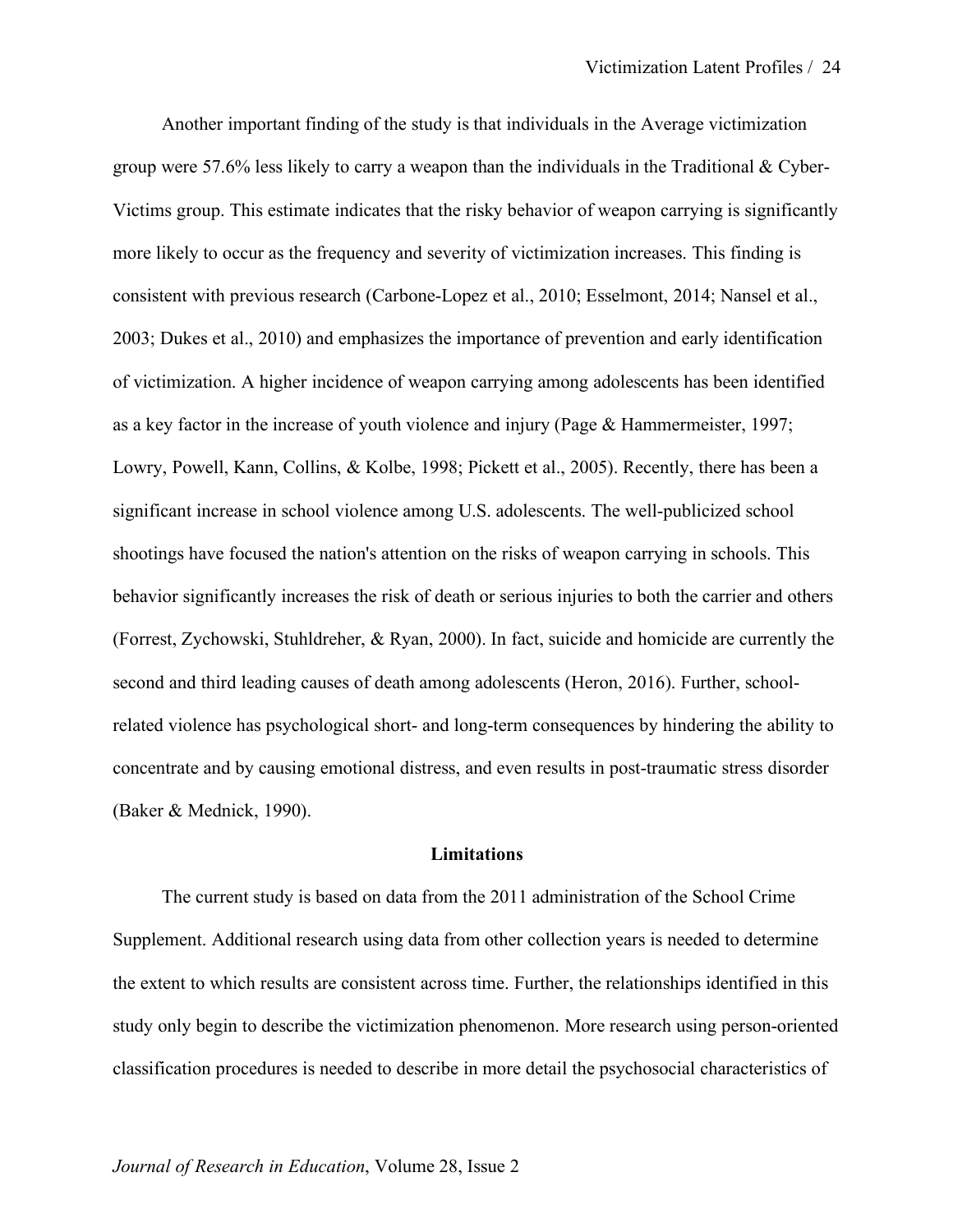traditional victims and cyber-victims and to develop typologies of victimization. Further, the relationships between cyber-victimization profiles and other risk factors (e.g., social interaction difficulties, lack of participation in school related activities, lack of friends or caring adults at school, etc.) should be investigated to facilitate the prevention and early identification of victimization.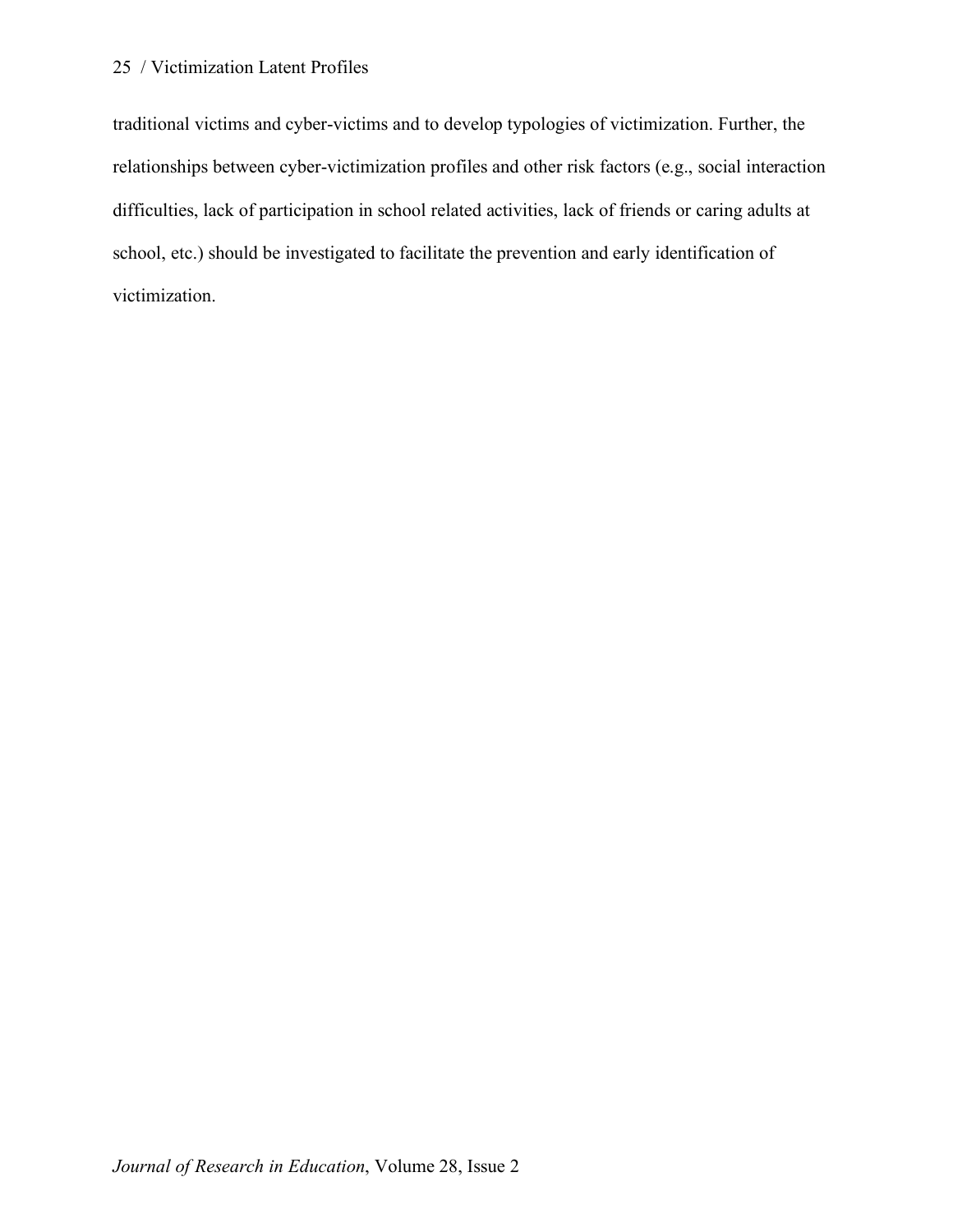#### References

- Achenbach, T. M. (1982). Assessment and taxonomy of children's behavior disorders. In B. B. Lahey & A. E. Kazdin (Eds.), *Advances in clinical child psychology, 5,* 1-38. New York: Plenum.
- Akaike, H. (1977). On entropy maximization principle. *Application of statistics,* 27-47. Amsterdam, The Netherlands.
- Aldenderfer, M. S. & Blashfield, R. K. (1984). *Cluster Analysis*. Beverly Hills, CA: Sage Publications.
- Allen, K. P. (2010). Classroom Management, Bullying, and Teacher Practices*. Professional Educator*, 34(1), 1-15.
- American Psychiatric Association. (2013). *Diagnostic and statistical manual of mental disorders* (5th ed.). Washington, DC: Author.
- Anderson, M., Kaufman, J., Simon, T. R., Barrios, L., Paulozzi, L., Ryan, G., & School-Associated Violent Deaths Study Group. (2001). *School-associated violent deaths in the United States*, 1994-1999. JAMA, 286(21), 2695-2702.
- Asparouhov, T. & Muthen, B. (2012). Auxiliary variables in mixture modeling: A 3-step approach using Mplus. *Mplus Web Note 15*.
- Baker, R. L. & Mednick, B. R. (1990). Protecting the high school environment as an island of safety: Correlates of student fear of in-school victimization. *Child Safety Quarterly, 7*, 37-49.
- Banfield, J. D. & Raftery, A. E. (1993). Model-based Gaussian and non-Gaussian clustering. *Biometrics*, 803-821.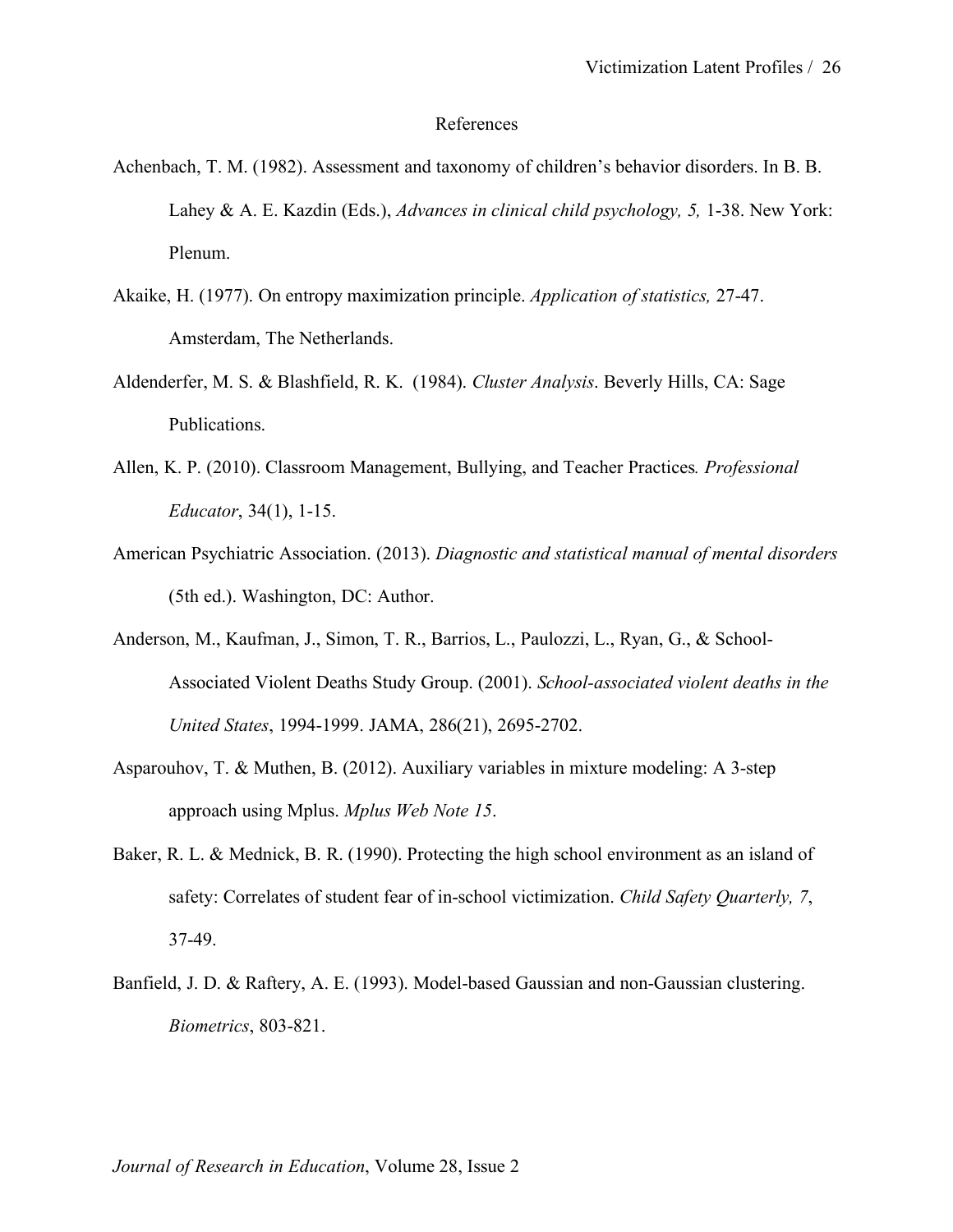- Bilić, V., Flander, G. B., & Rafajac, B. (2014). Life satisfaction and school performance of children exposed to classic and cyber peer bullying. *Collegium Antropologicum, 38*(1), 21-29.
- Bonanno, R. A. & Hymel, S. (2013). Cyber bullying and internalizing difficulties: Above and beyond the impact of traditional forms of bullying. *Journal of Youth & Adolescence*, *42*(5), 685-697. doi: 10.1007/s10964-013-9937-1
- Bosworth, K., Espelage, D. L., & Simon, T. R. (1999). Factors associated with bullying behavior in middle school students. *The Journal of Early Adolescence, 19*(3), 341-362.
- Bradshaw, C. P., Waasdorp, T. E., & O'Brennan, L. M. (2013). A latent class approach to examining forms of peer victimization. *Journal of Educational Psychology, 105*(3), 839.
- Brighi, A., Guarini, A., Melotti, G., Galli, S., & Genta, M. L. (2012). Predictors of victimization across direct bullying, indirect bullying and cyberbullying. *Emotional & Behavioural Difficulties, 17*(3-4), 375-388.
- Burton, K. A., Florell, D., & Wygant, D. B. (2013). The role of peer attachment and normative beliefs about aggression on traditional bullying and cyberbullying. *Psychology in the Schools, 50*, 103-115. doi:10.1002/pits.21663
- Cantwell, D. P. (1996). Classification of child and adolescent psychopathology. *Journal of Child Psychology and Psychiatry, 37,* 3-12.
- Cappadocia, M. C., Craig, W. M., & Pepler, D. (2013). Cyberbullying prevalence, stability, and risk factors during adolescence. *Canadian Journal of School Psychology, 28*, 171-192.
- Carbone-Lopez, K., Esbensen, F., & Brick, B. T. (2010). Correlates and consequences of peer victimization: Gender differences in direct and indirect forms of bullying. *Youth Violence and Juvenile Justice, 8*, 332-350.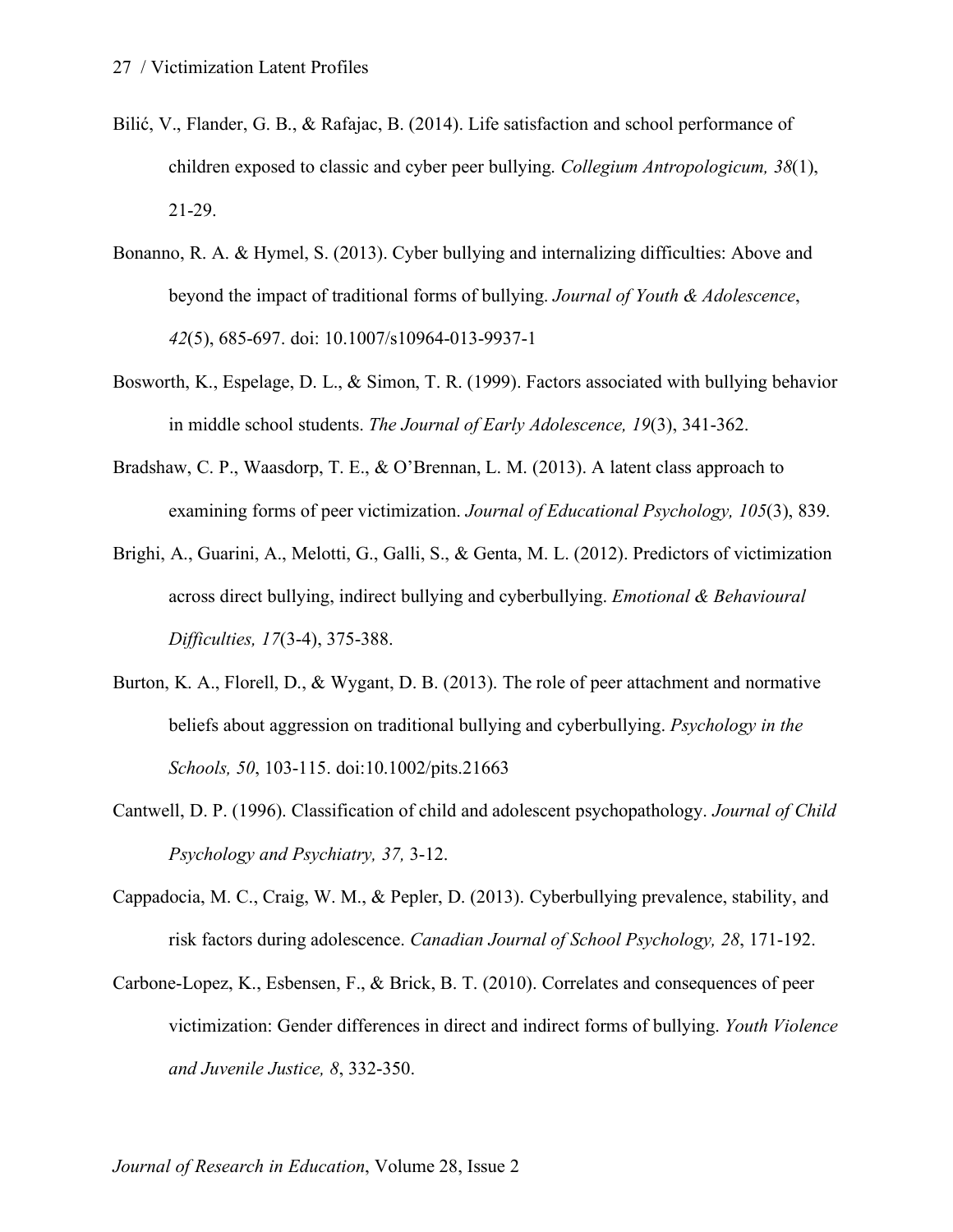- ÇetÍna, B., Eroglu, Y., Peker, A., Akbaba, S. R., & Pepsoy, S. (2012). The investigation of relationship among relational-interdependent self-construal cyberbullying, and psychological disharmony in adolescents: An investigation of structural equation modeling. *Educational Sciences: Theory & Practice, 12*(2), 646-653.
- Chang, F. C., Lee, C. M., Chiu, C. H., Hsi, W. Y., Huang, T. F., & Pan, Y. C. (2013). Relationships among cyberbullying, school bullying, and mental health in Taiwanese adolescents. *Journal of School Health, 83*, 454-462.
- Clogg, C. C. (1995). Latent class models. In G. Arminger, C. C. Clogg, & M. E. Sobel (Eds.), *Handbook of statistical modeling for the social and behavioral sciences* (Ch. 6); pp. 311- 359). New York: Plenum.
- Collins, L. M. & Lanza, S. T. (2010). *Latent class and latent transition analysis for the social, behavioral, and health sciences*. New York: Wiley.
- Crocker, L. & Algina, J. (1986). *Introduction to classical and modern test theory*. New York: Holt, Rinehart and Winston.
- DiStefano, C. (2012). Cluster analysis and latent class clustering techniques. *Handbook of developmental research methods*, 645-666.
- Dukes, R. L., Stein, J. A., & Zane, J. I. (2010). Gender differences in the relative impact of physical and relational bullying on adolescent injury and weapon carrying. *Journal of School Psychology, 48*(6), 511-532.
- Erentaité, R., Bergman, L. R., & Zukauskiené, R. (2012). Cross-contextual stability of bullying victimization: A person-oriented analysis of cyber and traditional bullying experiences among adolescents. *Scandinavian Journal of Psychology*, 181-190. doi:10.1111/j.1467- 9450.2011.00935.x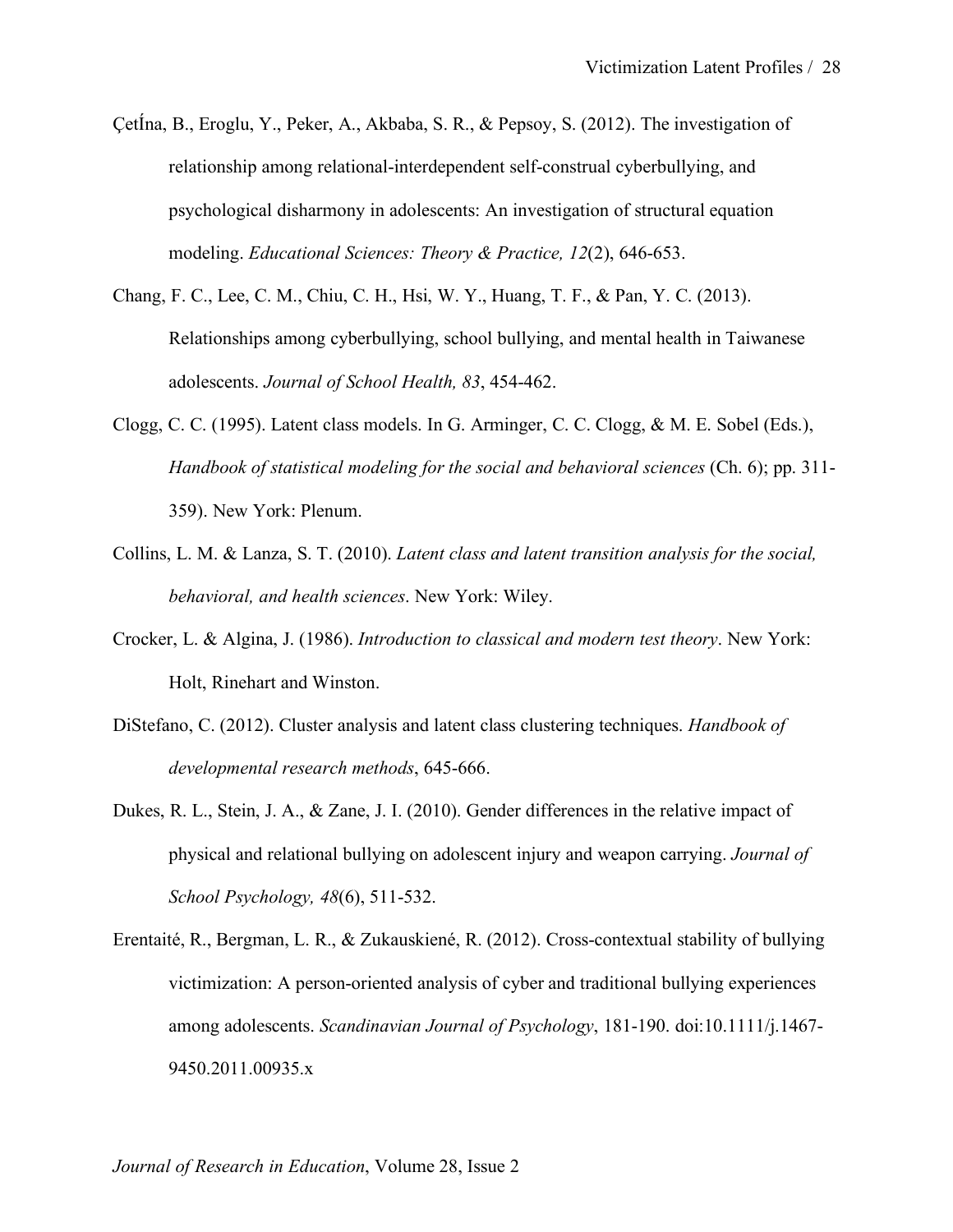Esselmont, C. (2014). Carrying a weapon to school: The roles of bullying victimization and perceived safety. *Deviant Behavior, 35*, 215-232. doi:10.1080/01639625.2013.834767

Everitt, B. S. (1993). *Cluster analysis*. London: Edward Arnold.

- Forrest, K. Y., Zychowski, A. K., Stuhldreher, W. L., & Ryan, W. J. (2000). Weapon-carrying in school: Prevalence and association with other violent behaviors. *American Journal of Health Studies, 16*(3), 133.
- Fredstrom, B. K., Adams, R. E., & Gilman, R. (2011). Electronic and school-based victimization: Unique contexts for adjustment difficulties during adolescence. *Journal of Youth and Adolescence, 40*(4), 405-415.
- Gage, N. A., Prykanowski, D. A., & Larson, A. (2014). School climate and bullying victimization: A latent class growth model analysis*. School Psychology Quarterly*. doi:10.1037/spq0000064
- Grigg, D. W. (2010). Cyber-aggression: Definition and concept of cyberbullying. *Australian Journal of Guidance & Counseling, 20*(2), 143–156. doi:10.1375/ajgc.20.2.143.
- Heinen, T. (1996). *Latent class and discrete latent trait models: Similarities and differences*. Sage.
- Heron, M. (2016). Deaths: Leading Causes for 2014. *National Vital Statistics Reports, 65*(5).
- Hinduja, S. & Patchin, J. W. (2009). *Bullying beyond the schoolyard: Preventing and responding to cyberbullying*. Thousand Oaks, CA: Corwin Press.
- Johnson, S. L., Burke, J. G., & Gielen, A. C. (2011). Prioritizing the school environment in school violence prevention efforts. *Journal of School Health, 81*, 331-340. doi:10.1111/j.1746-1561.2011.00598.x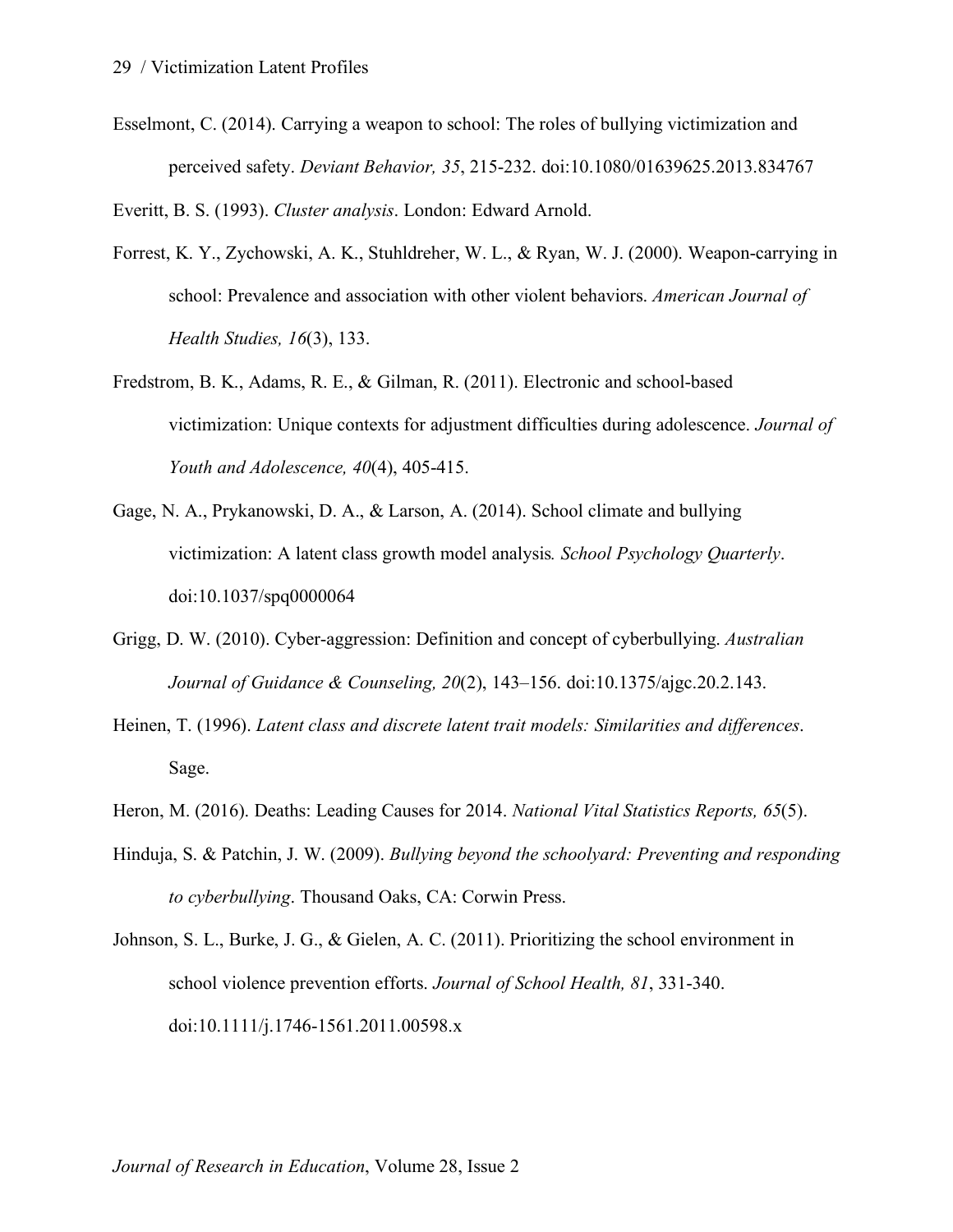- Juvonen, J. & Gross, E. F. (2008). Extending the school grounds? Bullying experiences in cyberspace. *Journal of School Health, 78*, 496–505.
- Kagan J. (1997). Conceptualizing psychopathology: The importance of developmental profiles, *Development and Psychopathology, 9,* 321-334.
- Klein, J., Cornell, D., & Konold, T. (2012). Relationships between bullying, school climate, and student risk behaviors. *School Psychology Quarterly*, 27(3), 154-169. doi:10.1037/a0029350
- König, A., Gollwitzer, M., & Steffgen, G. (2010). Cyberbullying as an act of revenge? *Australian Journal of Guidance & Counseling, 20*(2), 210–224.
- Kowalski, R. M., Limber, S. P., & Agatston, P. W. (2008). *Cyber bullying: Bullying in the digital age*. Malden, MA: Blackwell.
- Kunimatsu, M., & Marsee, M. (2012). Examining the presence of anxiety in aggressive individuals: The illuminating role of fight-or-flight mechanisms. *Child & Youth Care Forum, 41*, 247-258. doi:10.1007/s10566-012-9178-6.
- Leary, M. R., Kowalski, R. M., Smith, L., & Phillips, S. (2003). Teasing, rejection, and violence: Case studies of the school shootings. *Aggressive Behavior, 29*(3), 202-214.
- Lowry, R., Powell, K. E., Kann, L., Collins, J. L., & Kolbe, L. J. (1998). Weapon-carrying, physical fighting, and fight-related injury among US adolescents. *American Journal of Preventive Medicine, 14*(2), 122-129.

McLachlan, G. & Peel, D. (2000). *Finite mixture models*. New York: John Wiley & Sons.

Metzler, C. W., Biglan, A., Rusby, J. C., & Sprague, J. R. (2001). Evaluation of a comprehensive behavior management program to improve school-wide positive behavior support. *Education and Treatment of Children*, 448-479.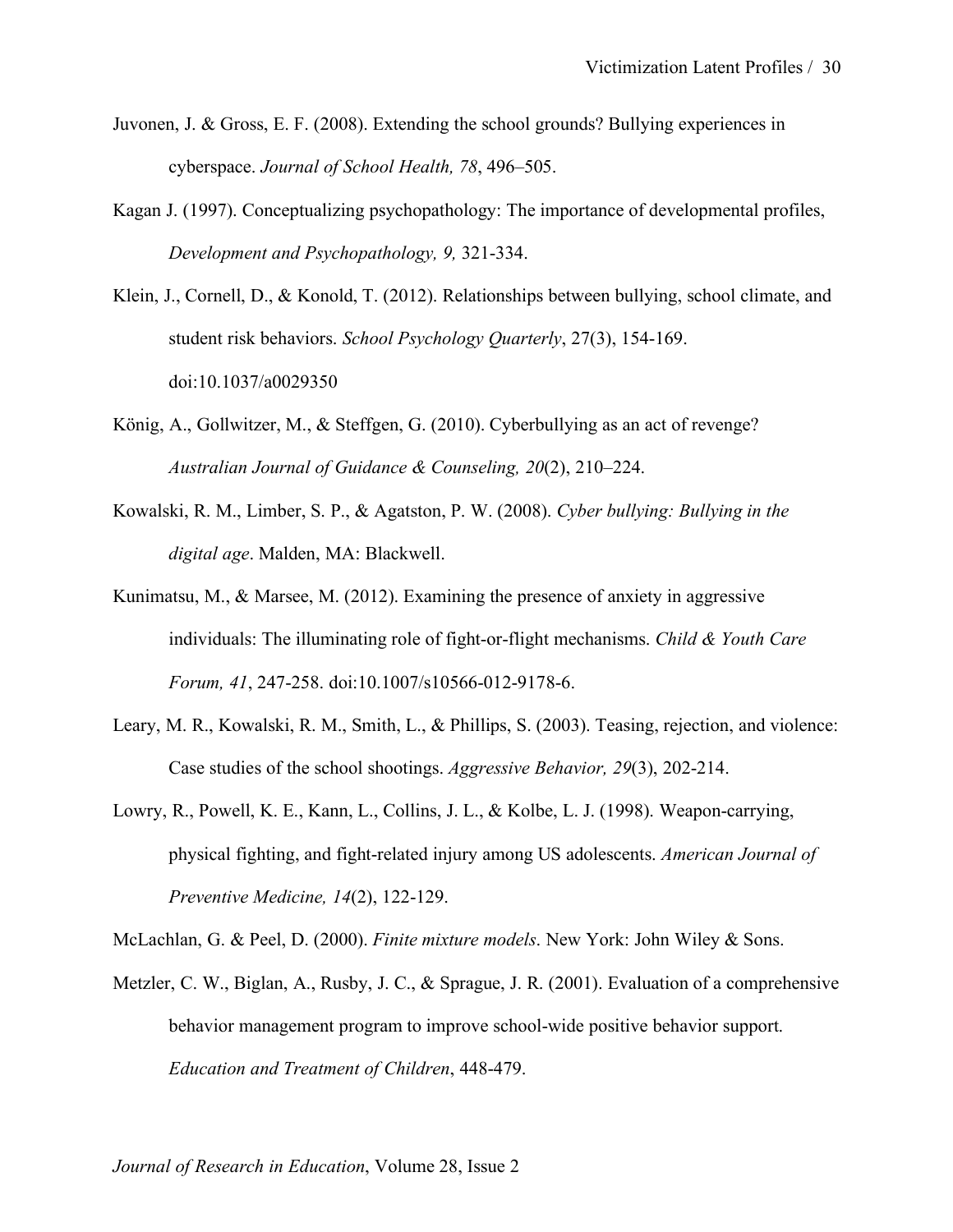- Muscari, M. (2002). Sticks and stones: The NP's role with bullies and victims. *Journal of Pediatric Health Care, 16*, 22-28.
- Muthén, B. (2004). *Latent variable analysis*. The Sage handbook of quantitative methodology for the social sciences. Thousand Oaks, CA: Sage Publications, 345-68.
- Muthén, L. K. & Muthén, B. O. (2010). *Mplus User's Guide: Statistical Analysis with Latent Variables: User's Guide*. Muthén & Muthén.
- Nansel, T. R., Overpeck, M. D., Haynie, D. L., Ruan, W. J., & Scheidt, P. C. (2003). Relationships between bullying and violence among US youth. *Archives of Pediatric & Adolescent Medicine, 157*, 348-353.
- National Center for Educational Statistics, U.S. Department of Education and Bureau of Justice Statistics, Office of Justice Programs, U.S. Department of Justice. (2013). *Indicators of School Crime and Safety: 2012* (NCES 2014-042/NCJ 243299). Washington, DC: American Institute for Research.
- Newcomb, A. F., Bukowski, W. M., & Pattee, L. (1993). Children's peer relations: A metaanalytic review of popular, rejected, neglected, controversial, and average sociometric status. *Psychological Bulletin, 113*(1), 99–128. doi:10.1037/0033-2909.113.1.99.
- Nishina, A., Juvonen, J., & Witkow, M. R. (2005). Sticks and stones may break my bones, but names will make me feel sick: The psychosocial, somatic, and scholastic consequences of peer harassment. *Journal of Clinical Child and Adolescent Psychology, 34*(1), 37-48.
- Nylund, K., Bellmore, A., Nishina, A., & Graham, S. (2007). Subtypes, severity, and structural stability of peer victimization: What does latent class analysis say? *Child Development, 78*(6), 1706-1722.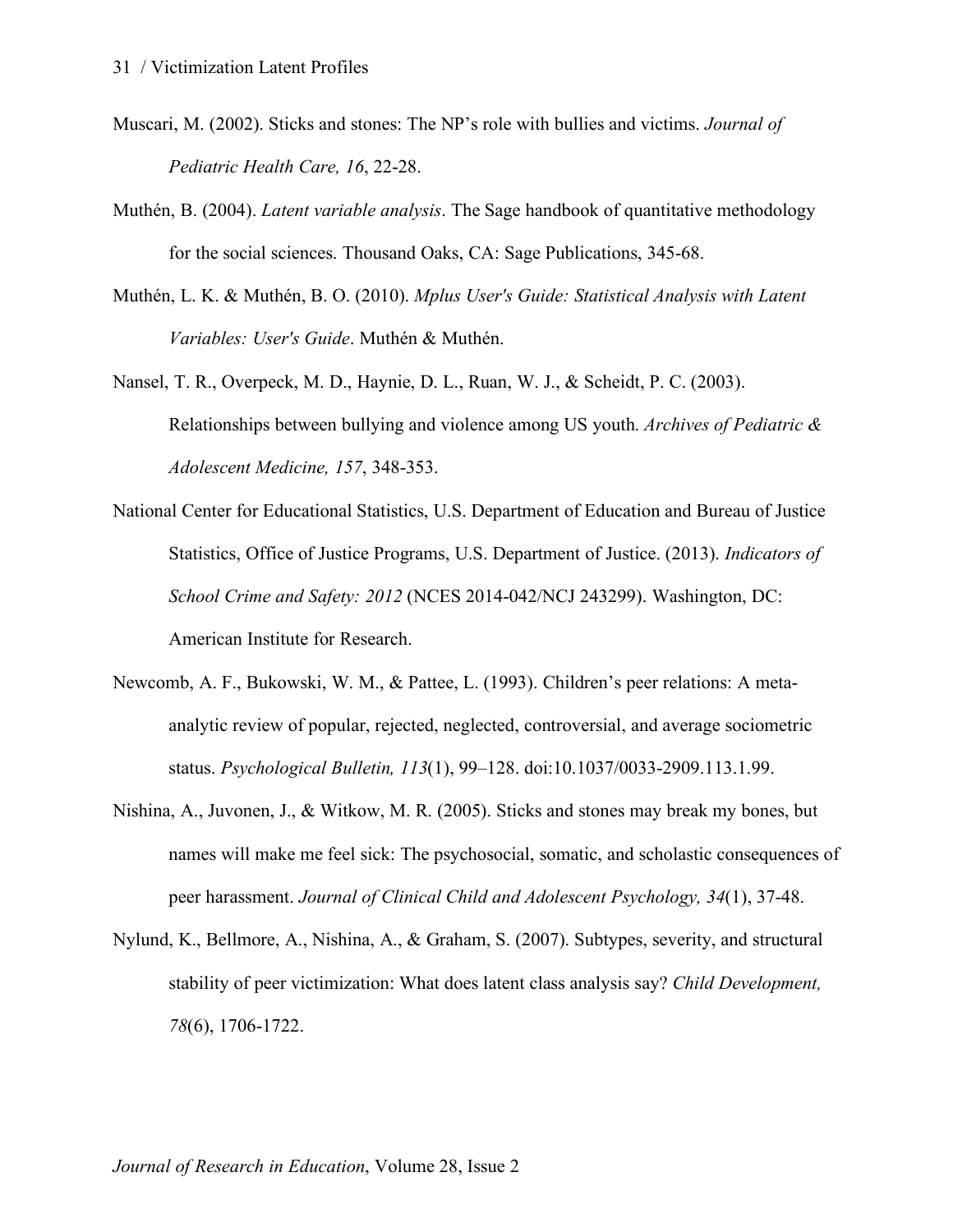- Olweus, D. (1993). *Bullying at school: What we know and what we can do*. Cambridge, MA: Blackwell.
- Olweus, D. (1994). Bullying at school: Long-term outcomes for the victims and an effective school-based intervention program. In L. R. Huesmann (Ed.), *Aggressive behavior: Current perspectives* (pp. 97–130). New York: Plenum.
- Ostrov, J. M. (2008). Forms of aggression and peer victimization during early childhood: A short-term longitudinal study. *Journal of Abnormal Child Psychology, 36*(3), 311–322. doi:10.1007/s10802-007-9179-3
- Page, R. M. & Hammermeister, J. (1997). Weapon-carrying and youth violence. *Adolescence, 32*(127), 505.
- Patchin, J. W. & Hinduja, S. (2011). Traditional and nontraditional bullying among youth: A test of general strain theory. *Youth & Society, 43*(2), 727–751, doi: 10.1177/0044118X10366951
- Pettit, G. S., Lansford, J. E., Malone, P. S., Dodge, K. A., & Bates, J. E. (2010). Domain specificity in relationship history, social information processing, and violent behavior in early adulthood*. Journal of Personality and Social Psychology, 98*(2), 190–200. doi:10.1037/a0017991
- Pickett, W., Craig, W., Harel, Y., Cunningham, J., Simpson, K., Molcho, M., ... Currie, C. E. (2005). Cross-national study of fighting and weapon carrying as determinants of adolescent injury. *Pediatrics, 116*(6), e855-e863.
- Pornari, C. D. & Wood, J. (2010). Peer and cyber aggression in secondary school students: The role of moral disengagement, hostile attribution bias, and outcome expectancies. *Aggressive Behavior, 36*(2), 81–94. doi:10.1002/ab.20336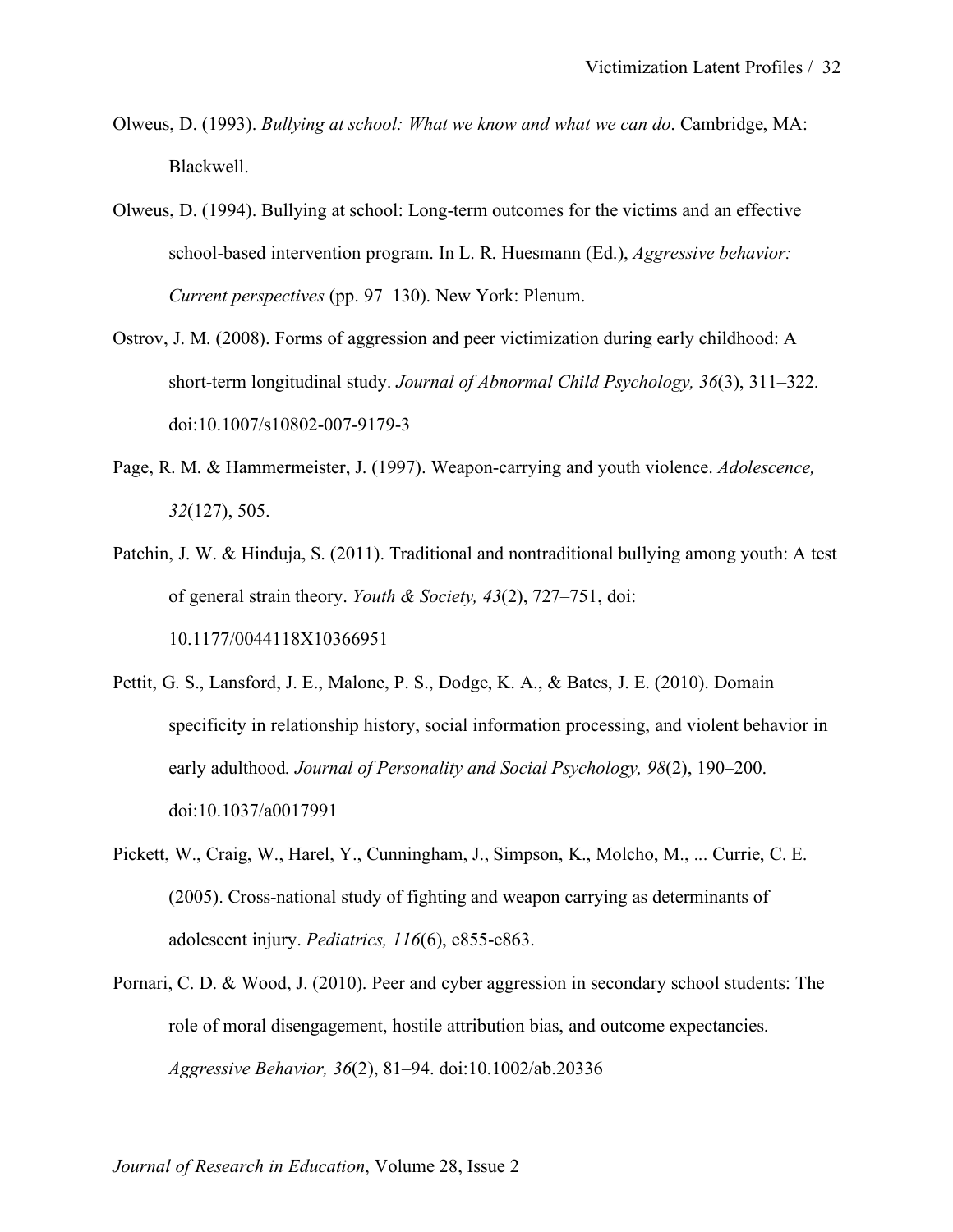- Quay, H. C. (1986). Classification. In H. C. Quay & J. S. Werry (Eds.), *Psychopathological disorders of childhood* (3d ed., pp.1-34). New York: Wiley.
- Ramaswamy, V., Desarbo, W.S., Reibstein, D.J. (1993). An empirical pooling approach for estimating marketing mix elasticities with PIMS data. *Market Science, 12*, 103-124.
- Randa, R. (2013). The influence of the cyber-social environment on fear of victimization: Cyberbullying and school. *Security Journal, 26*, 331-348.
- Randa, R. & Reyns, B. W. (2014). Cyberbullying victimization and adaptive avoidance behaviors at school. *Victims & Offenders, 9*, 255-275.
- Randa, R. & Wilcox, P. (2010). School disorder, victimization, and general v. place-specific student avoidance. *Journal of Criminal Justice, 38*(5), 854-861.
- Rey, R. D., Elipe, P., & Ortega-Ruiz, R. (2012). Bullying and cyberbullying: Overlapping and predictive value of the co-occurrence. *Psicothema, 24*, 608-613.
- Reynolds, C. R. & Kamphaus, R. W. (2004). *Behavior Assessment System for Children (2nd Ed.).* Circle Pines, MN: American Guidance Service, Inc.
- Robers, S., Kemp, J., Rathbun, A., & Morgan, R. E. (2014). Indicators of School Crime and Safety: 2013. NCES 2014-042/NCJ 243299. *National Center for Education Statistics*.
- Rutter, M., Maughan, B., Mortimore, P., Ouston, J., & Smith, A. (1979). *Fifteen thousand hours: Secondary schools and their effects on children.* Cambridge, MA: Harvard University Press.
- Salmivalli, C. & Isaacs, J. (2005). Prospective relations among victimization, rejection, friendlessness, and children's self- and peer-perceptions. *Child Development, 76*(6), 1161–1171.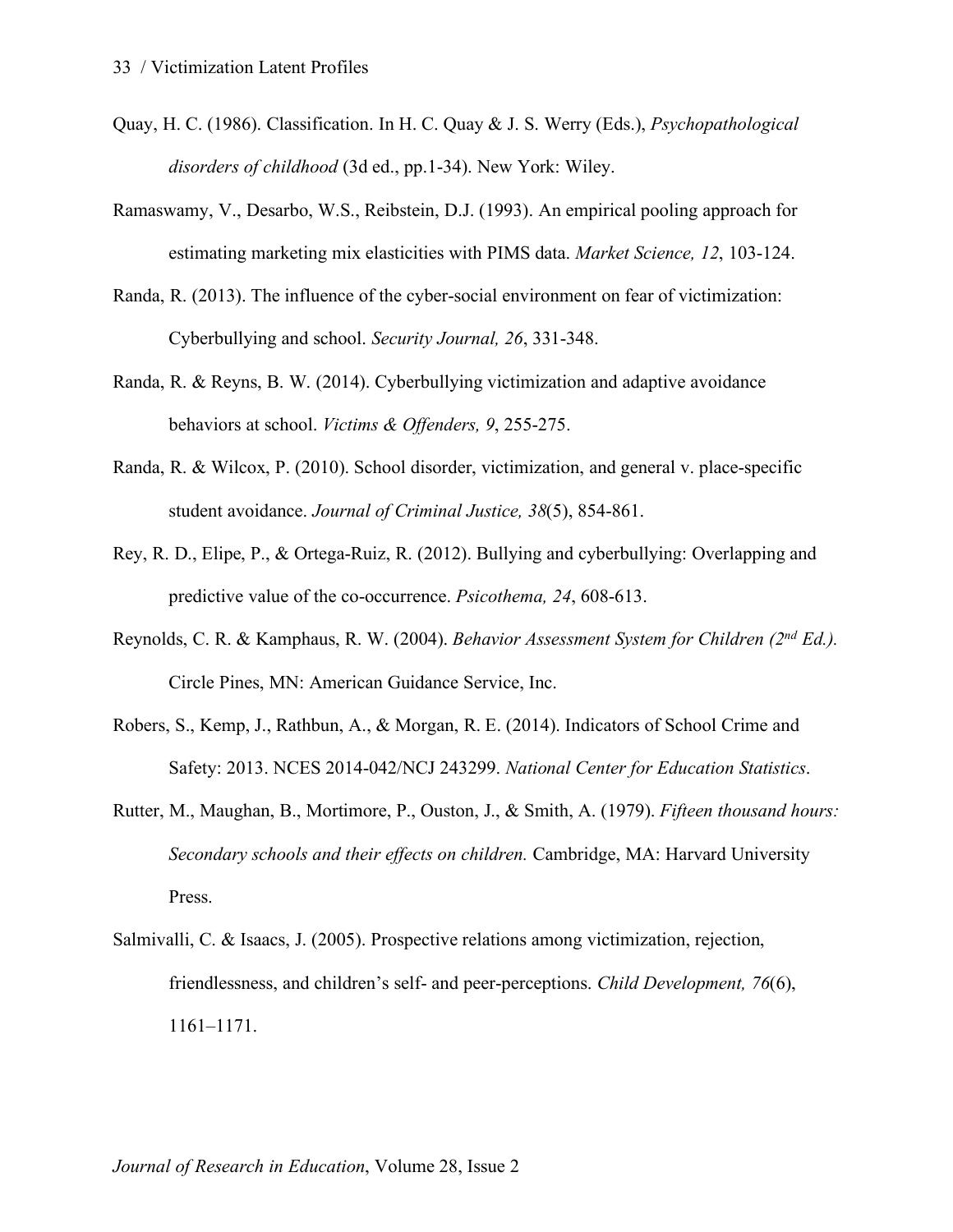- Sanders, J. (2009, August). Cyberbullies: Their motives, characteristics, and types of bullying. Presentation at the XIV European Conference of Developmental Psychology, Vilnius, Lithuania.
- Schoffstall, C. L. & Cohen, R. (2011). Cyber aggression: The relation between online offenders and offline social competence. *Social Development, 20*, 587–604.
- Sourander, A., Klomek, A. B., Ikonen, M., Lindroos, J., Luntamo, T., Koskelainen, M., ... Helenius, H. (2010). Psychosocial risk factors associated with cyberbullying among adolescents: A population-based study. *Archives of general psychiatry*, *67*(7), 720-728.
- Spears, B., Slee, P., Owens, L., & Johnson, B. (2009). Behind the scenes and screens: Insights into the human dimension of covert and cyberbullying. *Journal of Psychology, 217*(4), 189-196. doi : 10.1027/0044-3409.217.4.189
- van den Eijnden, R., Vermulst, A., van Rooij, A. J., Scholte, R., & van de Mheen, D. (2014). The bidirectional relationships between online victimization and psychosocial problems in adolescents: A comparison with real-life victimization. *Journal of Youth and Adolescence, 43*, 790-802.
- Veenstra, R., Lindenberg, S., Munniksma, A., & Dijkstra, J. (2010). The complex relation between bullying, victimization, acceptance, and rejection: Giving special attention to status, affect, and sex differences. *Child Development, 81*(2), 480–486. doi:10.1111/j.1467-8624-2009.01411.x
- Verlinden, S., Hersen, M., & Thomas, J. (2000). Risk factors in school shootings. *Clinical Psychology Review, 20*(1), 3-56.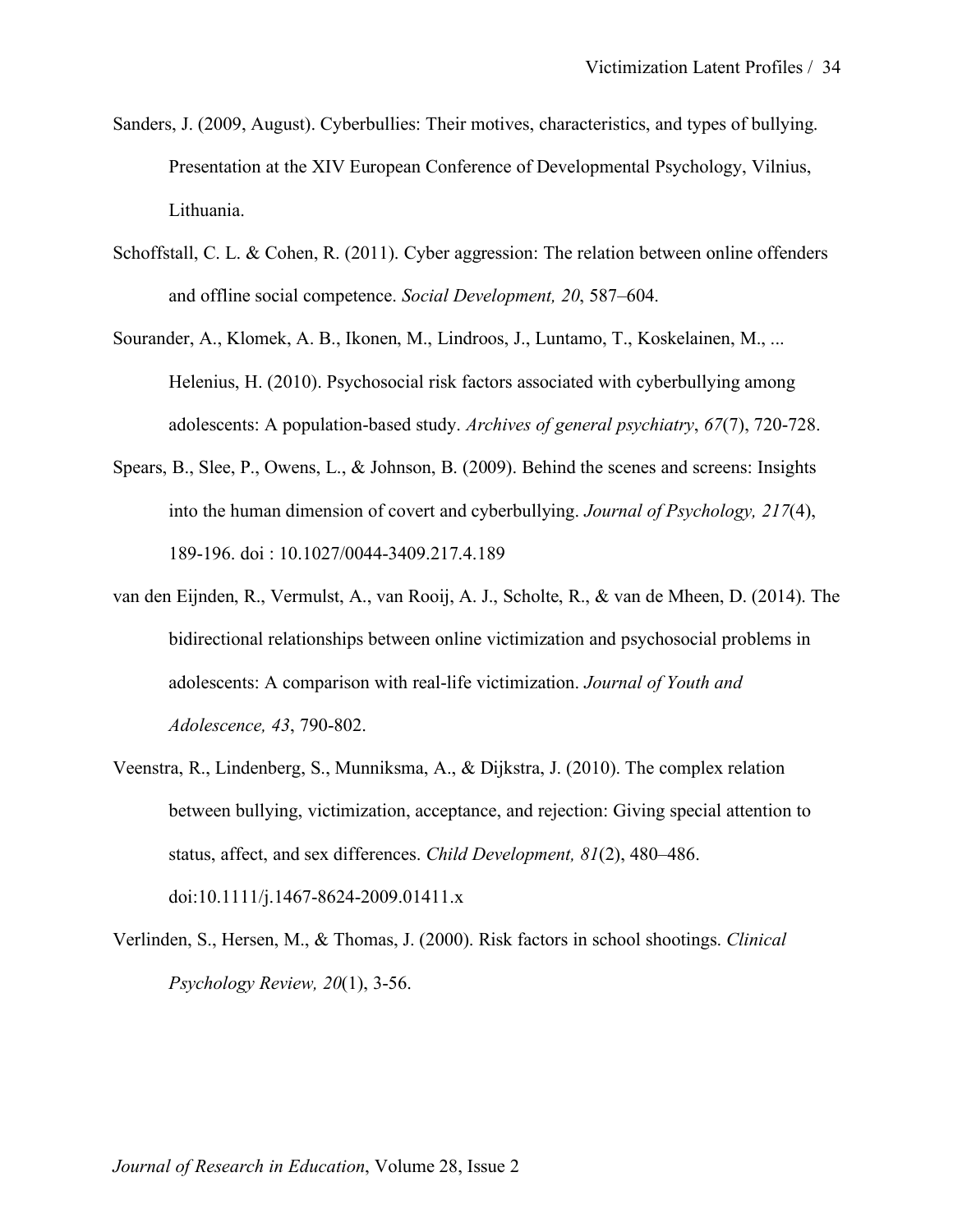- Vermunt, J. K. & Magidson, J. (2002). Latent class cluster analysis. In J. A. Hagenaars & A. L. McCutcheon (Eds.), *Applied latent class analysis* (pp. 89-106). Cambridge: Cambridge University Press.
- Vossekuil, B., Fein, R. A., Reddy, M., Borum, R., & Modzeleski, W. (2002). The final report and findings of the Safe School Initiative. *US Secret Service and Department of Education*, Washington, DC.

Wagner, C. G. (2008). Beating the cyberbullies. *The Futurist, 42*(5), 14.

- Want, J., Iannotti, R. J., Luk, J. W., & Nansel, T. R. (2010). Co-occurrence of victimization from five subtypes of bullying: Physical, verbal, social exclusion, spreading rumors, and cyber. *Journal of Pediatric Psychology, 35*, 1103-1112.
- Werner, N. E. & Crick, N. R. (2004). Maladaptive peer relationships and the development of relational and physical aggression during middle childhood. *Social Development, 13*(4), 495–514. doi:10.1111/j.1467-9507.2004.00280.x
- Wigderson, S. & Lynch, M. (2013). Cyber- and traditional peer victimization: Unique relationships with adolescent well-being. *Psychology of Violence, 3*(4), 297-309. doi: 10.1037/a0033657
- Wright, M.F. & Li, Y. (2013). The association between cyber victimization and subsequent cyber aggression: The moderating effect of peer rejection, *Journal of Youth and Adolescence, 42*(5), 662-674. doi 10.1007/s10964-012-9903-3
- Ybarra, M. L. & Mitchell, K. J. (2004a). Online aggressor/targets, aggressors, and targets: A comparison of associated youth characteristics. *Journal of Child Psychology and Psychiatry, 45*(7), 1308-1316.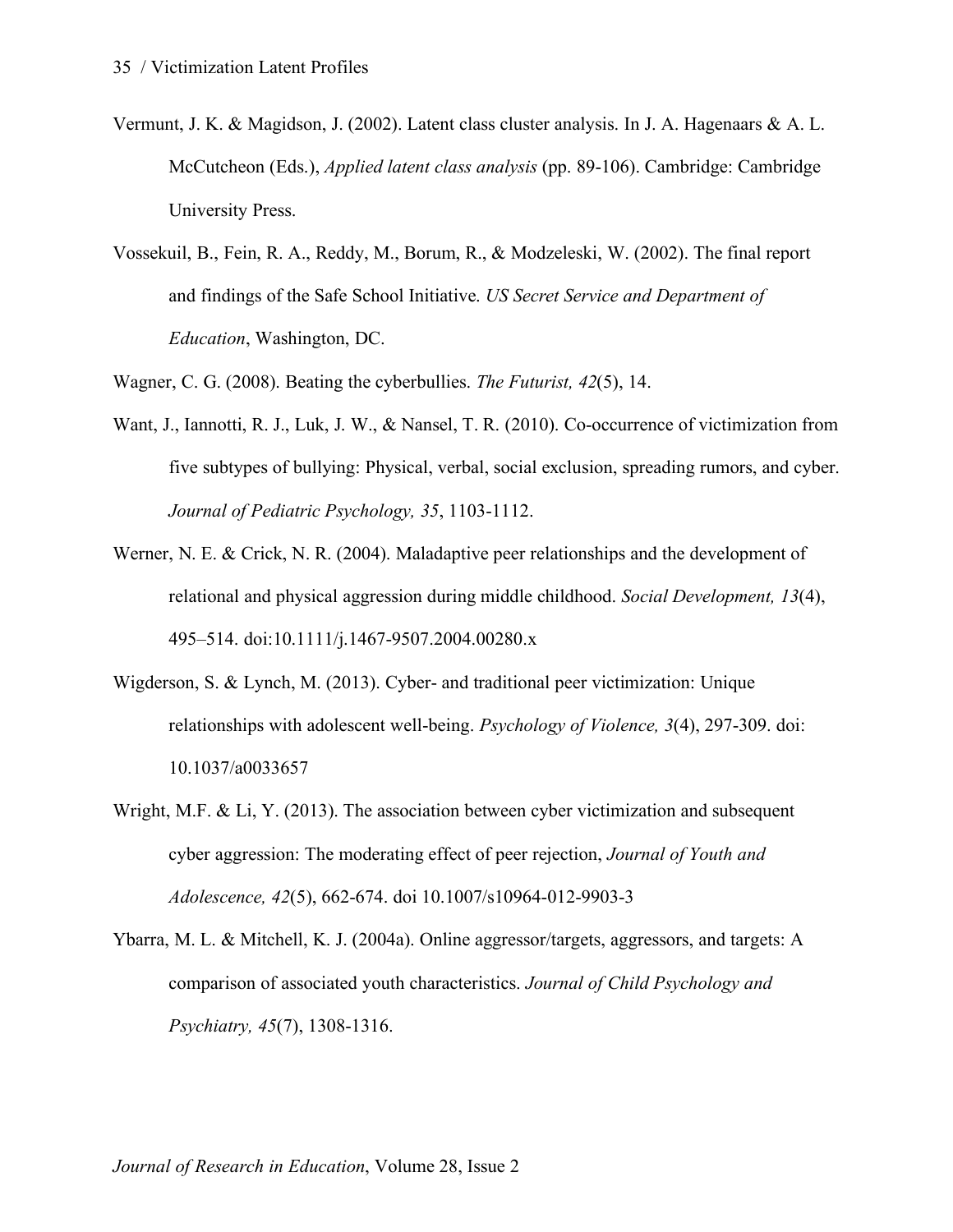Ybarra, M. L. & Mitchell, K. J. (2004b). Youth engaging in online harassment: Associations with caregiver–child relationships, Internet use, and personal characteristics. *Journal of Adolescence, 27*(3), 319-336.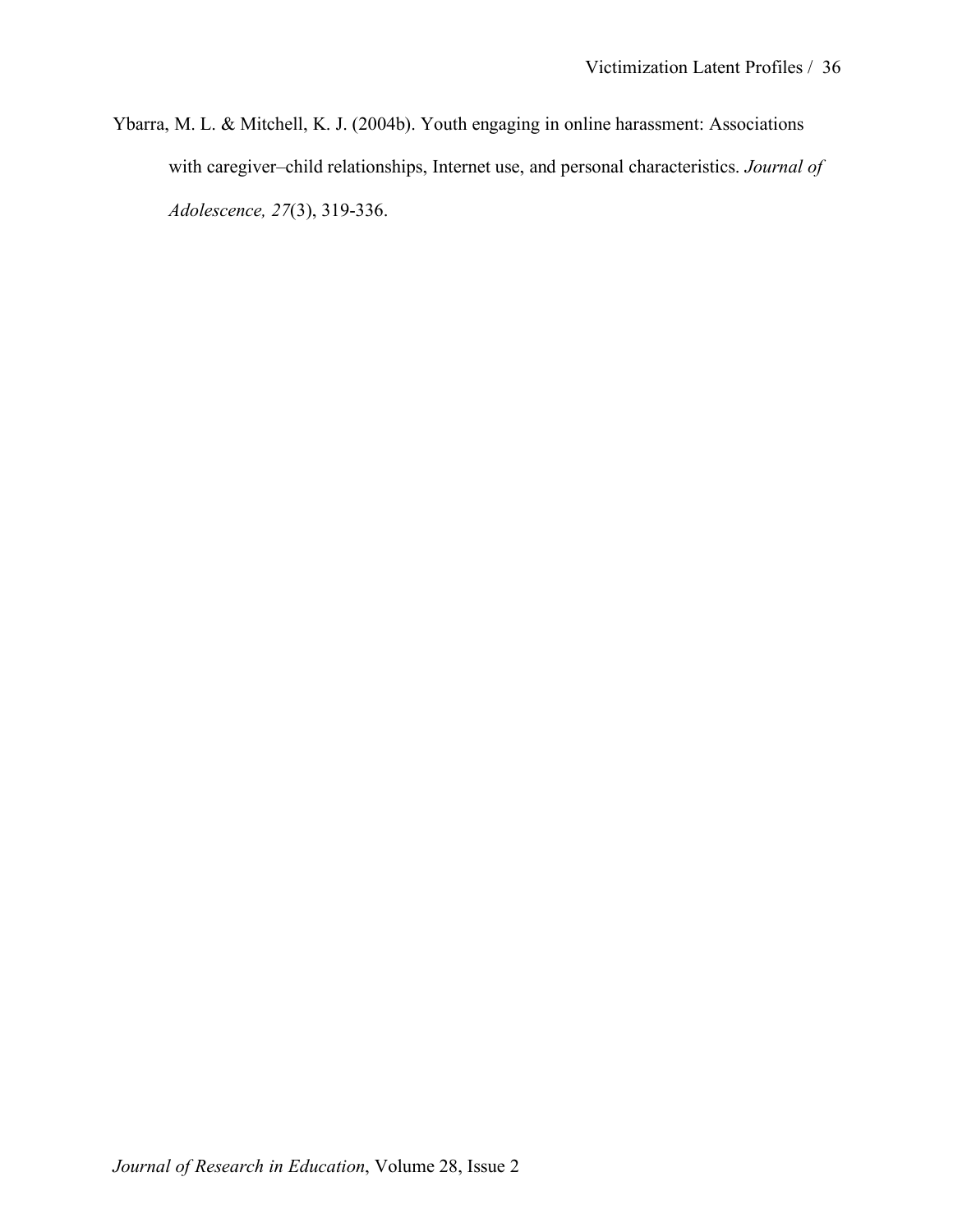# Appendix

|  |  | SCS Items Included in Composite Variables |  |  |
|--|--|-------------------------------------------|--|--|
|  |  |                                           |  |  |

| Variable      | Directions                 | Item                          | Response       |
|---------------|----------------------------|-------------------------------|----------------|
|               |                            |                               | Options and    |
|               |                            |                               | Coding         |
| Behavior      | "I am going to read a list | Everyone knows the school     | $1 =$ Strongly |
| management    | of statements that could   | rules.                        | Disagree       |
| (bm)          | describe your school.      | School rules are fair.        | $2 = Disagree$ |
|               | Thinking about your        | Punishment is the same no     | $3 =$ Agree    |
|               | school, would you          | matter who you are.           | 4=Strongly     |
|               | strongly agree, agree,     | School rules are strictly     | Agree          |
|               | disagree, or strongly      | enforced.                     |                |
|               | disagree with the          | If a rule is broken, students |                |
|               | following"                 | know what kind of punishment  |                |
|               |                            | will follow.                  |                |
| Traditional   | "Now I have some           | Made fun of you?              | $0 = No$       |
| victimization | questions about what       | Spread rumors about you?      | $1 = Yes$      |
| (tv)          | students do at school that | Threatened you with harm?     |                |
|               | make you feel bad or are   | Pushed you, shoved you, or    |                |
|               | hurtful to you. We often   | spit on you?                  |                |
|               | refer to this as being     | Tried to make you do things   |                |
|               | bullied. You may include   | you did not want to do?       |                |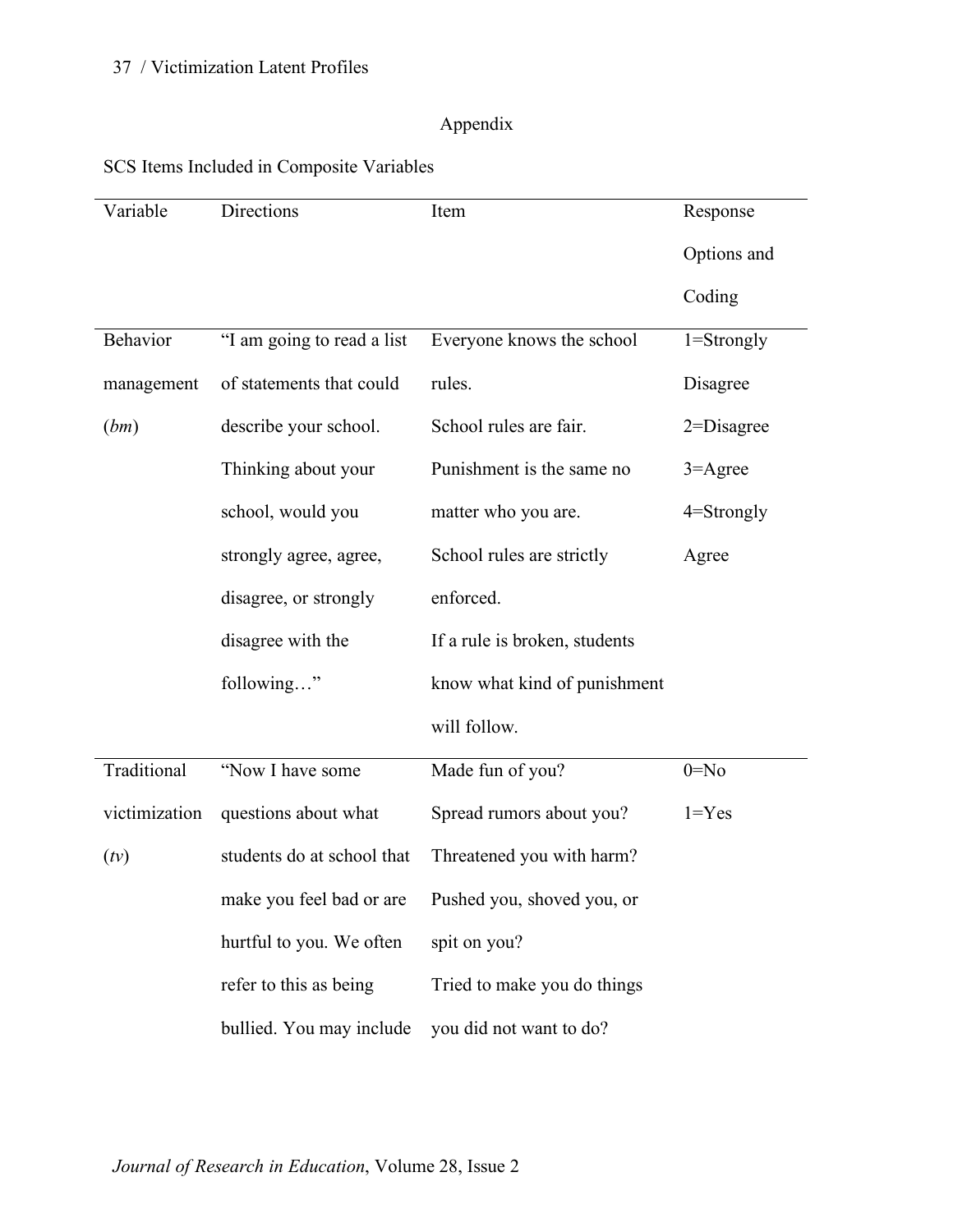|               | events you told me about  | Excluded you from activities   |           |
|---------------|---------------------------|--------------------------------|-----------|
|               | already. During this      | on purpose?                    |           |
|               | school year, has any      | Destroyed your property on     |           |
|               | student bullied you? That | purpose?                       |           |
|               | is, has another student"  |                                |           |
|               | "What were the injuries   | Bruises or swelling            |           |
|               | you suffered as a result  | Cuts, scratches, or scrapes    |           |
|               | of being pushed, shoved,  | Black eye/bloody nose          |           |
|               | tripped, or spit on?"     | Teeth chipped or knocked out   |           |
|               |                           | Broken bones/internal injuries |           |
|               |                           | Knocked unconscious            |           |
|               |                           |                                |           |
|               |                           | Other                          |           |
| Cyber-        | "Now I have some          | Posted hurtful information     | $0 = No$  |
| victimization | questions about what      | about you on the Internet?     | $1 = Yes$ |
| (cyy)         | students do that could    | Threatened or insulted you     |           |
|               | occur anywhere and that   | through email?                 |           |
|               | make you feel bad or are  | Threatened or insulted you     |           |
|               | hurtful to you. You may   | through instant messaging?     |           |
|               | include events you told   | Threatened or insulted you     |           |
|               | me about already. During  | through text messaging?        |           |
|               | this school year, has     | Threatened or insulted you     |           |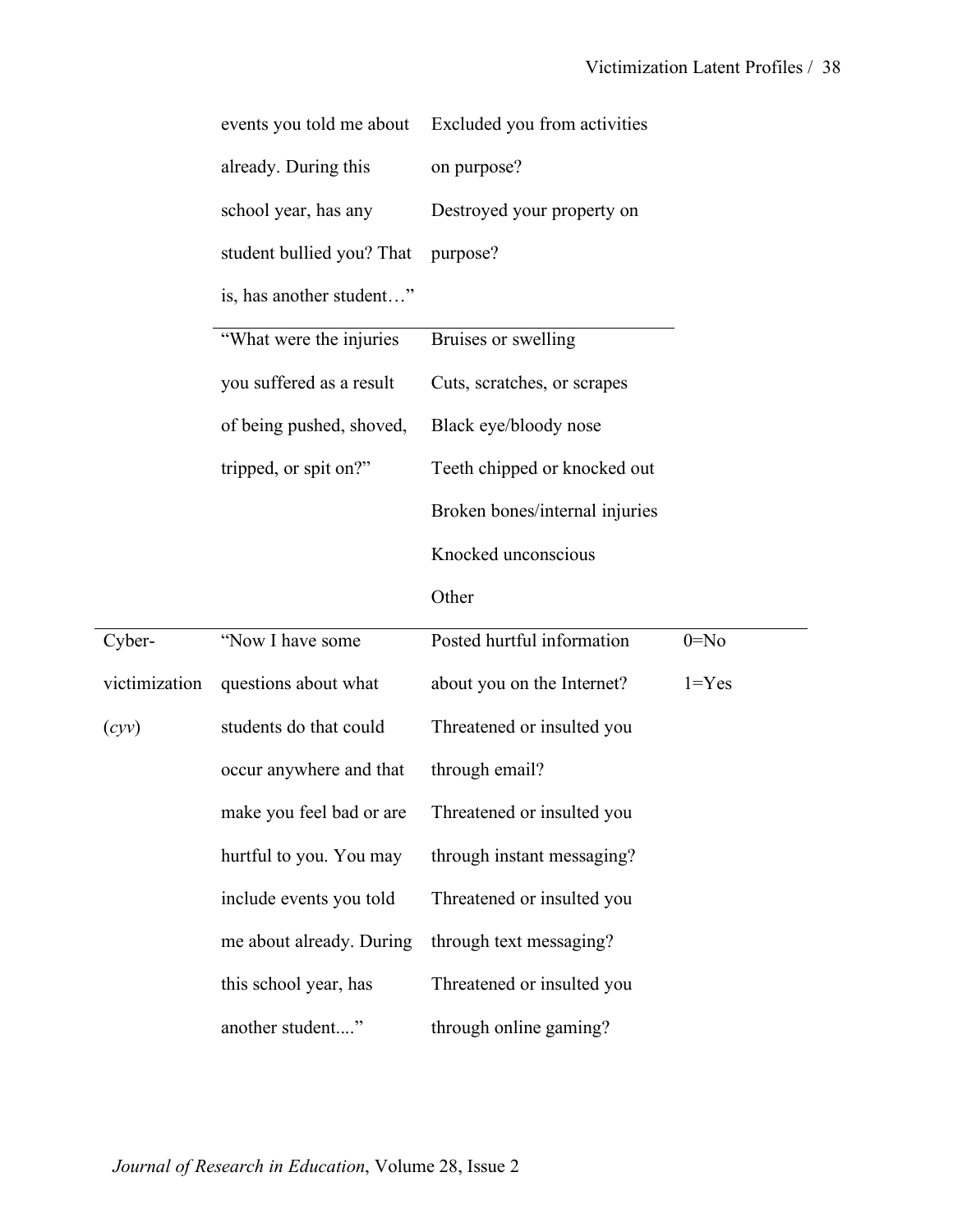|  | Purposefully excluded you |
|--|---------------------------|
|--|---------------------------|

from an online community?

| Avoidance | "During this school year, | Shortest route to school        | $0 = No$  |
|-----------|---------------------------|---------------------------------|-----------|
| (avoid)   | did you ever STAY         | Entrance to the school          | $1 = Yes$ |
|           | AWAY from any of the      | Hallways or stairs in school    |           |
|           | following places because  | Parts of school cafeteria       |           |
|           | you thought someone       | School restrooms                |           |
|           | might attack or harm you  | Other places inside the school  |           |
|           | there?"                   | building                        |           |
|           |                           | School parking lot              |           |
|           |                           | Other places on school          |           |
|           |                           | grounds                         |           |
|           |                           | Did you avoid any activities at |           |
|           |                           | your school because you         |           |
|           |                           | thought someone might harm      |           |
|           |                           | you?                            |           |
|           |                           | Did you avoid any classes       |           |
|           |                           | because you thought someone     |           |
|           |                           | might harm you?                 |           |
|           |                           | Did you stay at home from       |           |
|           |                           | school because you thought      |           |
|           |                           | someone might harm you?         |           |
|           |                           |                                 |           |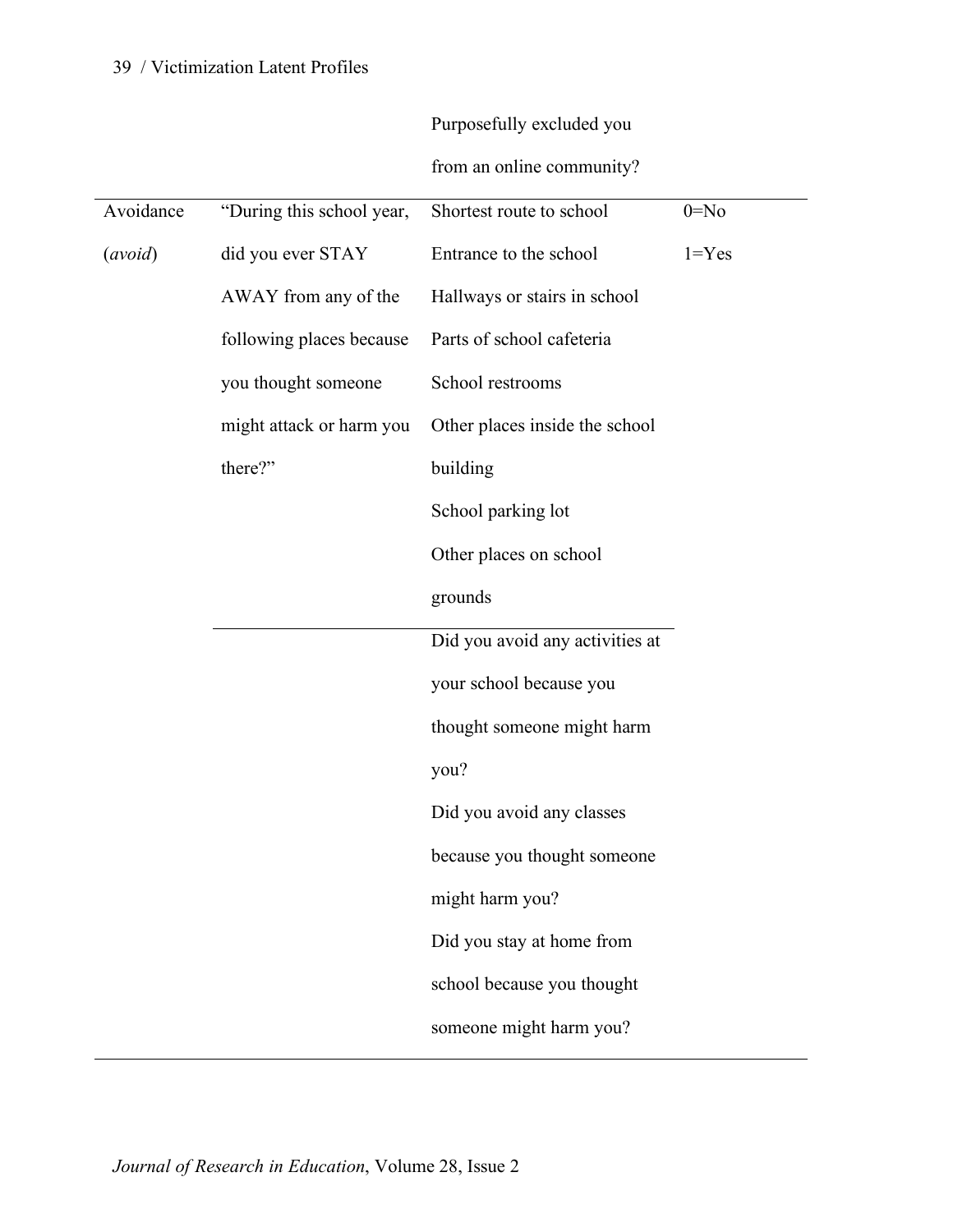| Fear       |                           | How often are you afraid that  | $0 =$ Never   |
|------------|---------------------------|--------------------------------|---------------|
| (fear)     |                           | someone will harm you in the   | $1 =$ Almost  |
|            |                           | school building/property?      | never         |
|            |                           | How often are you afraid that  | 2=Sometimes   |
|            |                           | someone will harm you on the   | 3=Most of the |
|            |                           | way to and from school?        | time          |
|            |                           | Besides the times you are on   |               |
|            |                           | school property or going to or |               |
|            |                           | from school, how often are you |               |
|            |                           | afraid that someone will harm  |               |
|            |                           | you?                           |               |
| Weapon     | "In the next series of    | A gun                          | $0 = No$      |
| Carrying   | questions we are going to | A knife brought as a weapon    | $1 = Yes$     |
| (we a pon) | ask you about weapons at  | Some other weapon              |               |
|            | your school. All your     |                                |               |
|            | responses are strictly    |                                |               |
|            | confidential and will not |                                |               |
|            | be shared with anyone.    |                                |               |
|            | Some people bring guns,   |                                |               |
|            | knives, or objects that   |                                |               |
|            | can be used as weapons    |                                |               |
|            | to school for protection. |                                |               |
|            | During this school year,  |                                |               |